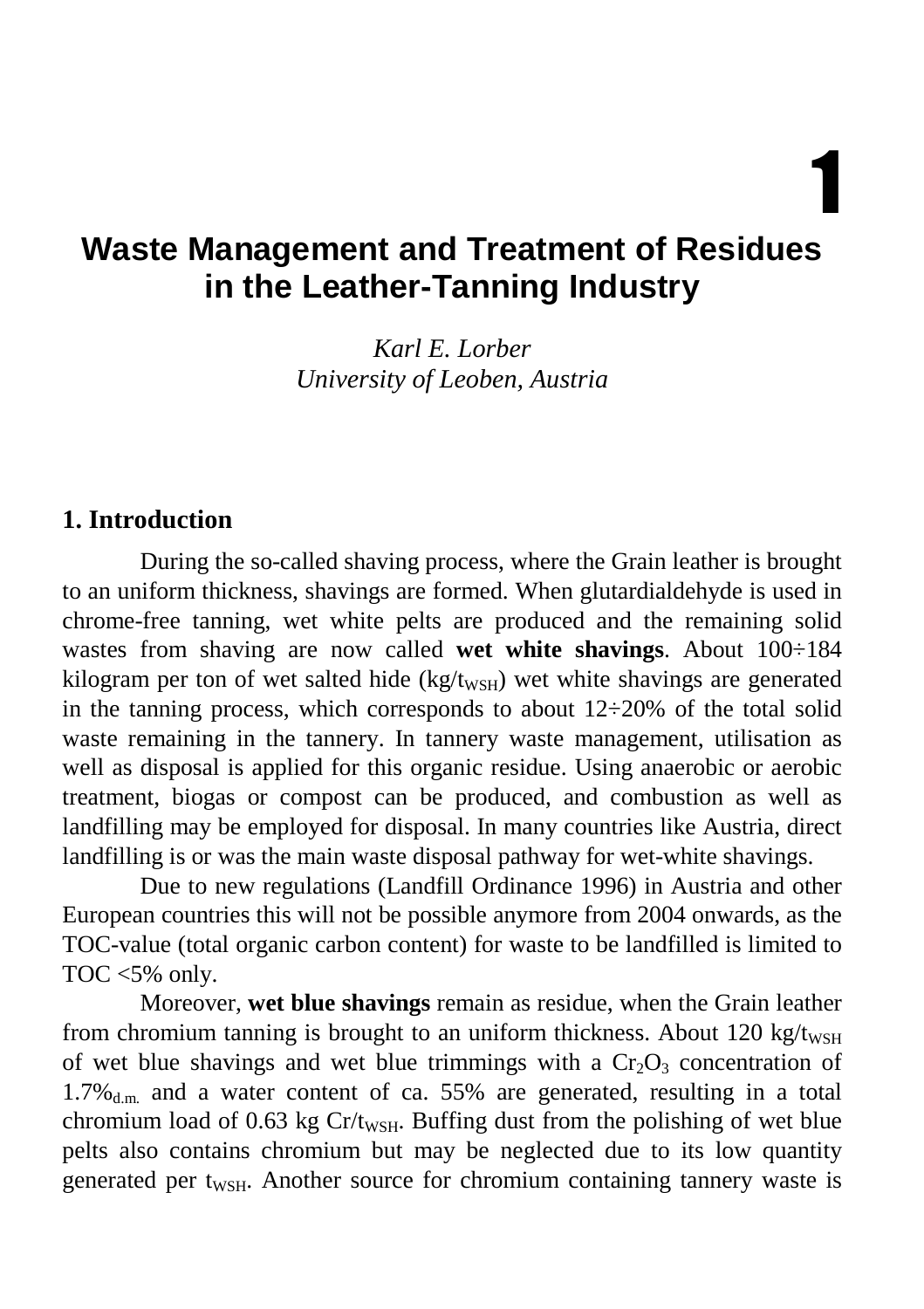the sewage sludge from the waste water treatment plant, and when Cr is precipitated with  $Ca(OH)_{2}$ .

Looking at the existing waste management options for chromium containing wastes, it is interesting that so far no practical solution has been found which is real satisfactory. Prevention is possible only to a certain extent, because chrome-free tanning is not feasible for all types of leather (e.g. shoe leather production). Recycling of chromium by Cr-extraction from shavings and trimmings is not done for economical reasons and the direct utilisation of shavings and trimmings for LEFA-production is limited only and depends on the market situation. Biological treatment (composting) is useless because the toxic element chromium remains in the product, and landfilling is not a sound solution for environment at all, due to the Cr and TOC content of the waste materials. So there seems to be a real bottleneck in waste management of chromium containing tannery waste at present.

In this contribution, two aspects have been investigated. First, as wet white shavings do not contain hazardous compounds like chromium, utilisation is a promising alternative to landfilling. The aerobic treatment of wet white shavings for producing compost was investigated, because this method is simple and less costly compared to anaerobic reactor treatment for biogas generation. Therefore, it should be more suitable for developing countries. Secondly, an alternative approach is tried by thermal treatment and utilisation of wet blue shavings in brick industry. The idea behind is the immobilisation of chromium in a ceramic product. Hitherto, organic material (e.g. fibre sludge from pulp & paper industry) is applied for brick-making as an additive to build up pores, which are necessary to give the required properties (e.g. insulation) to the brick.

#### **2. Aerobic treatment of wet-white shavings**

#### **2.1. Materials and methods**

Compared to other tannery wastes like green fleshings lime, fleshings or lime split, "wet white shavings" is a more easy to handle material which is dry, does not emit bad odor and which does not attract pests and insects too much. Thus open windrow composting was used, in connection with turning of material for natural aeration.

For the experiments and trials reported below, altogether 16,280 kg of wet white shavings supplied by Tannery Vogel (Austria), have been used. This corresponds to a volume of about  $37 \text{ m}^3$ . The open windrows were of classical triangle shape with the dimensions: length: 8 m x width: 3 m x height: 1.5 m.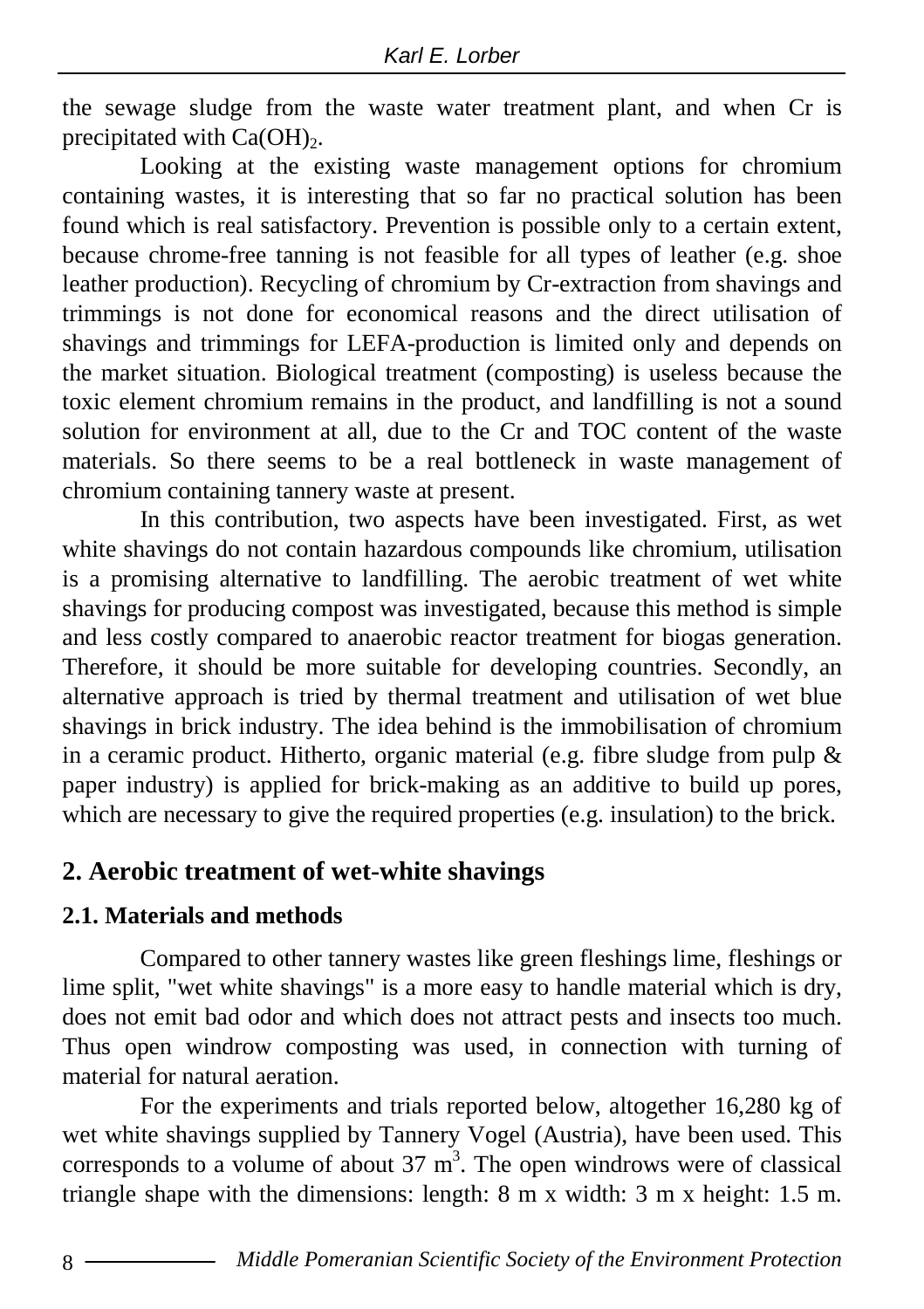Turning of composting material for aeration was accomplished twice a week, using the facilities of the mechanical-biological treatment (MBT)-plant for household waste in Allerheiligen, Austria. To control and monitor the composting process, the moisture content of the composting material in the windows was kept between 40÷60% and the temperature inside the heaps as well as the ambient temperature was measured daily. The specific problem in composting tannery wastes like wet white shavings is the high nitrogen content of the organic material, which is about 14% d.m., resulting in an extremely low **C:N ratio** of **3÷3.5** only. This is far away from the optimum C:N ratio for composting, which is in the range between  $C: N = 30 \div 35$ .

In this case, an easily available carbon source with small content of nitrogen only must be added, to avoid excessive ammonia emissions caused by the microorganism and to keep the composting period (process time) within reasonable times (i.e. 15÷20 weeks). Hence the goal was to find adequate, Crich amendment materials as well as the right mixture of wet white shavings (as N-source), amendment materials (as C-source) and bulking material (as supplier of pores and intermediate space for aeration). As composting of wet white shavings in developing countries mainly will be done at the tannery site and not in (municipal) waste treatment facilities or plants, the necessary C:N-ratio should be kept as low as possible to avoid the excess addition of C-rich amendment materials which may not be available at the place of a tannery. Considering these contraints, the following experimental set ups were chosen for the 4 trials described in Table 1.

The chemical and physical characterisation of the input materials used in the trials for composting are shown in Table 2.

In Fig. 1 the resulting C:N-ratio of the composting material (input) is shown, when different portions (% wet and % dry basis) of various amendments are added to the wet white shavings.

## **2.2. Experimental Results**

A good indicator for the progress of the composting process is the development of the temperature inside the windrow heaps over the composting time. The temperature graphs measured for trial  $#1 \div #4$  are shown in Fig. 2.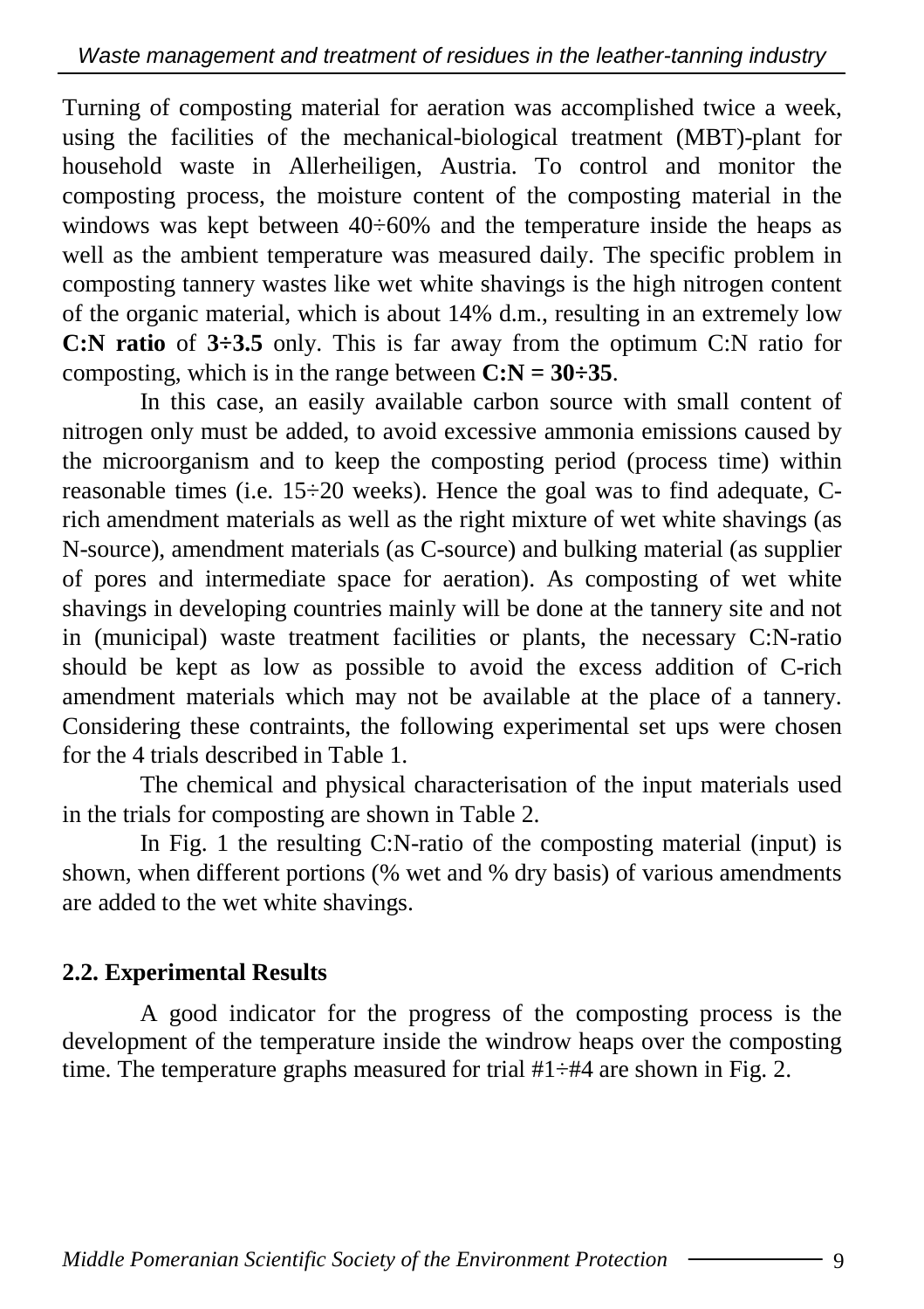| <b>Trial</b> |                           | <b>Bulk density</b> | <b>Mass</b> (Input) |     | <b>Volume (Input)</b> |     | <b>C:N-Ratio</b> |
|--------------|---------------------------|---------------------|---------------------|-----|-----------------------|-----|------------------|
|              | <b>Composting Mixture</b> | [ $\text{kg/m}^3$ ] | [kg]                | [%] | $\mathrm{[m^3]}$      | [%] |                  |
|              | W.W. shavings             | 440                 | 4,560               | 75  | 10.4                  | 60  | 3.2              |
| Trial #1     | straw                     | 225                 | 1,520               | 25  | 6.8                   | 40  | 47.3             |
|              | Total:                    | 353                 | $6,080$ kg          | 100 | $17.2 \text{ m}^3$    | 100 | 5.0              |
|              | W.W. shavings             | 440                 | 4,480               | 62  | 10.2                  | 54  | 3.2              |
| Trial #2     | stable bed straw          | 320                 | 2,800               | 38  | 8.75                  | 46  | 27.8             |
|              | Total                     | 384                 | 7,280 kg            | 100 | $18.95 \text{ m}^3$   | 100 | 4.3              |
|              | W.W. shavings             | 440                 | 3,420               | 31  | 7.7                   | 42  | 3.2              |
| Trial $#3$   | bio waste *)              | 700                 | 7,560               | 69  | 10.8                  | 58  | 18.8             |
|              | Total                     | 594                 | $10,980$ kg         | 100 | $18.5 \text{ m}^3$    | 100 | 6.6              |
|              | W.W. shavings             | 440                 | 3,820               | 35  | 8.7                   | 41  | 3.2              |
| Trial $#4$   | sewage sludge             | 850                 | 1,320               | 12  | 1.6                   | 8   | 3.2              |
|              | bulking material**)       | 550                 | 5,920               | 53  | 10.8                  | 51  | 16.6             |
|              | Total                     | 524                 | 11,060 kg           | 100 | $21.1 \text{ m}^3$    | 100 | 6.2              |

Table 1. Material composition of composting mixtures investigated in trials #1÷#4 **Tabela 1.** Skład mieszanin kompostowanych w próbach 1÷4

\*) *biowaste from separate household waste collection was used, already pretreated in the MBT-plant for 2 weeks* \*\*) *sieve residues (>12 mm and >24 mm sieve overflow from compost sieving in MBT-plant was used.*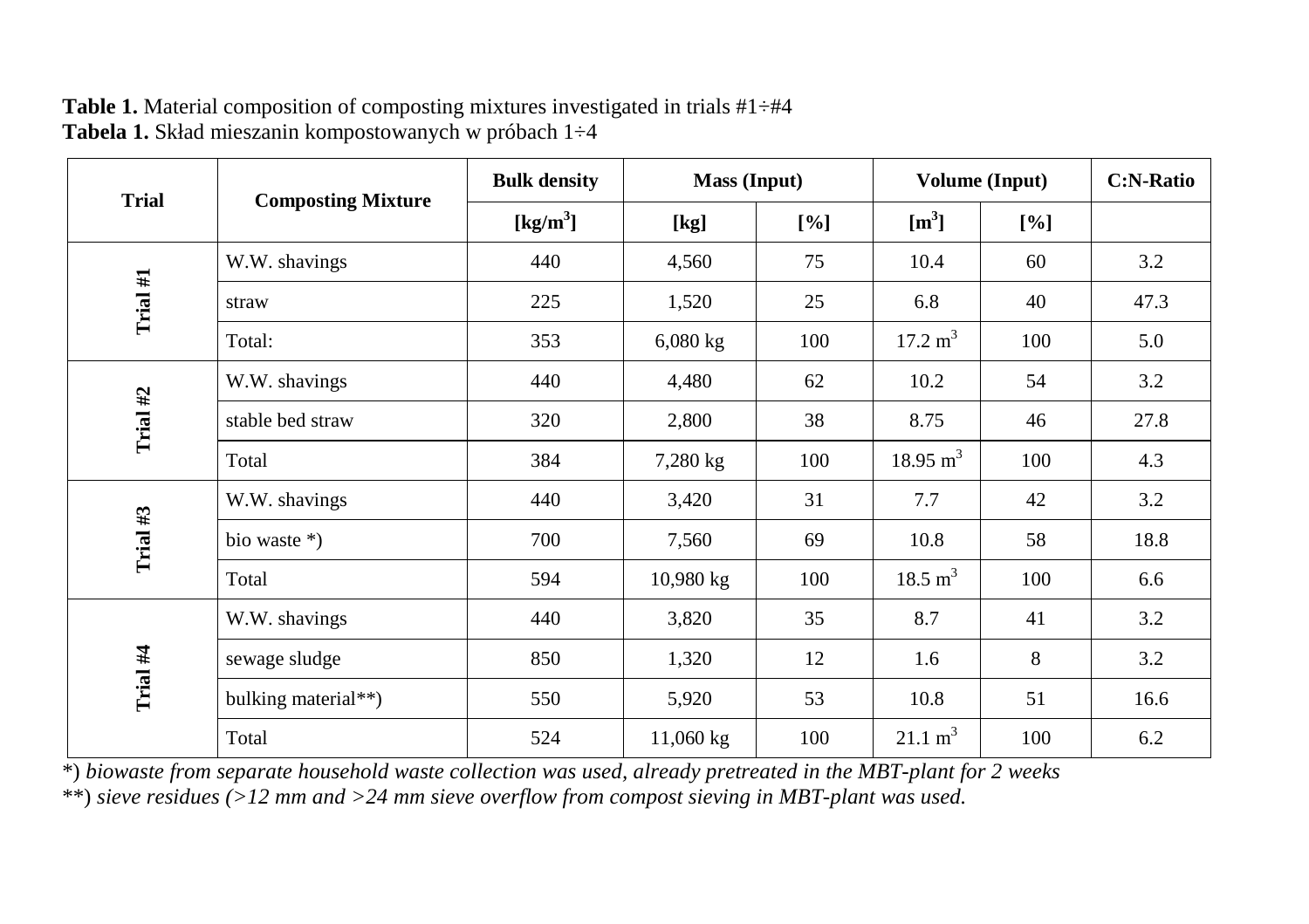|                  | Unit                     | <b>Measured values</b> |                       |                         |                       |                                |                                   |  |  |  |
|------------------|--------------------------|------------------------|-----------------------|-------------------------|-----------------------|--------------------------------|-----------------------------------|--|--|--|
| <b>Parameter</b> |                          | W.W.<br>shavings       | <b>Straw</b>          | <b>Stable bed Straw</b> | <b>Biowaste</b>       | <b>Sewage</b><br><b>Sludge</b> | <b>Bulking</b><br><b>Material</b> |  |  |  |
| pH               | $\overline{\phantom{a}}$ | 4.03                   | 6.92                  | 6.79                    | 7.03                  | 7.07                           | 7.19                              |  |  |  |
| eL               | mS/m                     | 3.37                   | 2.27                  | 3.78                    | 4.64                  | 2.36                           | 3.36                              |  |  |  |
| <b>ADR</b>       | mg/kg d.m.               | 8,145                  | 2,795                 | 5,610                   | 1,490                 | 1,330                          | 2,615                             |  |  |  |
| Pb               | mg/kg d.m.               | $\leq$ 5               | $<$ 5                 | $<$ 5                   | 21.50                 | 28.85                          | 36.11                             |  |  |  |
| C <sub>d</sub>   | mg/kg d.m.               | < 0.5                  | < 0.5                 | < 0.5                   | < 0.5                 | 1.68                           | < 0.5                             |  |  |  |
| Cr               | mg/kg d.m.               | 22.14                  | 22.32                 | 19.87                   | 88.97                 | 184.1                          | 156.2                             |  |  |  |
| Cu               | mg/kg d.m.               | 6.05                   | 6.32                  | 11.77                   | 32.59                 | 155.0                          | 39.36                             |  |  |  |
| Hg               | mg/kg d.m.               | < 0.5                  | < 0.5                 | < 0.5                   | < 0.5                 | < 0.5                          | < 0.5                             |  |  |  |
| Zn               | mg/kg d.m.               | <125                   | <125                  | <125                    | 137.4                 | 1,019                          | 400.2                             |  |  |  |
| <b>TOC</b>       | mg/kg d.m.<br>(% )       | 373,000<br>(37.3%)     | 261,000<br>$(26.1\%)$ | 361,000<br>$(36.1\%)$   | 286,000<br>$(28.6\%)$ | 248,000<br>$(24.8\%)$          | 200,000<br>$(20.0\%)$             |  |  |  |
| WG               | $\%$                     | 56.40                  | 16.02                 | 69.9                    | 57.70                 | 73.24                          | 32.49                             |  |  |  |
| GV               | $\%$                     | 97.26                  | 95.72                 | 88.35                   | 70.95                 | 56.35                          | 49.50                             |  |  |  |
| $\mathbf K$      | mg/kg d.m.               | 1,437                  | 3,898                 | 10,407                  | 9,122                 | 8.763                          | 10,833                            |  |  |  |
| Cl               | mg/kg d.m.               | 10,764                 | 1,558                 | 5,662                   | 4,324                 | 1,293                          | 7,529                             |  |  |  |
| S                | mg/kg d.m.               | 6,930                  | 490                   | 1,540                   | 1,607                 | 5,297                          | 1,858                             |  |  |  |
| $\overline{C}$   | % d.m.                   | 46.6                   | 44.9                  | 42.3                    | 35.5                  | 27.1                           | 28.2                              |  |  |  |
| N                | % d.m.                   | 14.5                   | 0.95                  | 1.52                    | 1.89                  | 3.56                           | 1.66                              |  |  |  |
| H                | % d.m.                   | 6.10                   | 5.83                  | 5.17                    | 4.31                  | 3.95                           | 3.07                              |  |  |  |
| P                | mg/kg d.m.               | 68.9                   | 51.4                  | 2,563                   | 3,237                 | 33,600                         | 4,405                             |  |  |  |

**Table 2.** Chemical and physical characterisation of input material **Tabela 2.** Chemiczna i fizyczna charakterystyka materiału wejściowego

*d.m: based on dry material*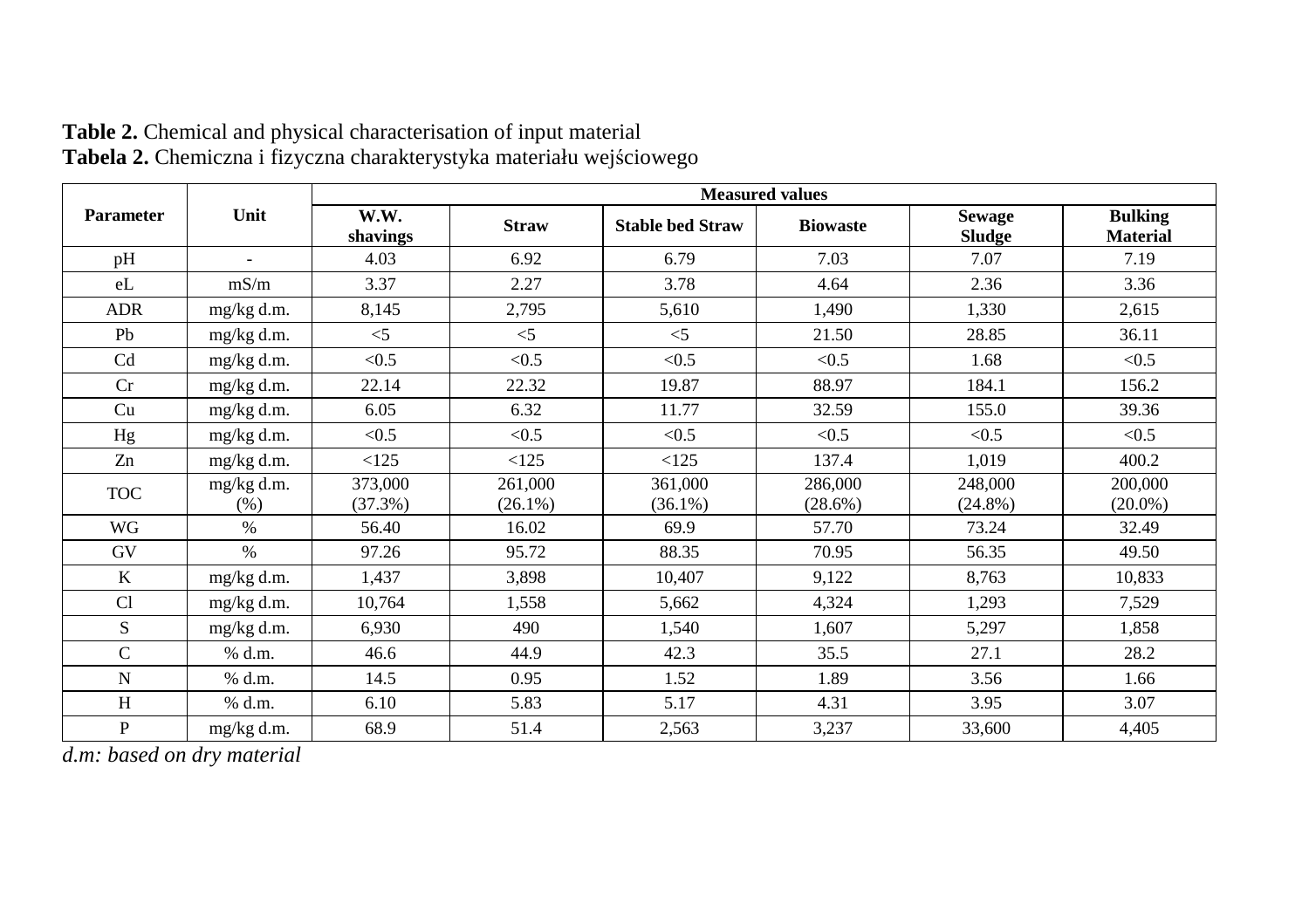

- **Fig. 1.** C:N-ratio of composting material, when wet-white shavings are mixed with different amounts of amendments
- **Rys. 1.** Stosunek C:N kompostowanego materiału, gdy białe wilgotne ścinki mieszane z różnymi ilościami dodatków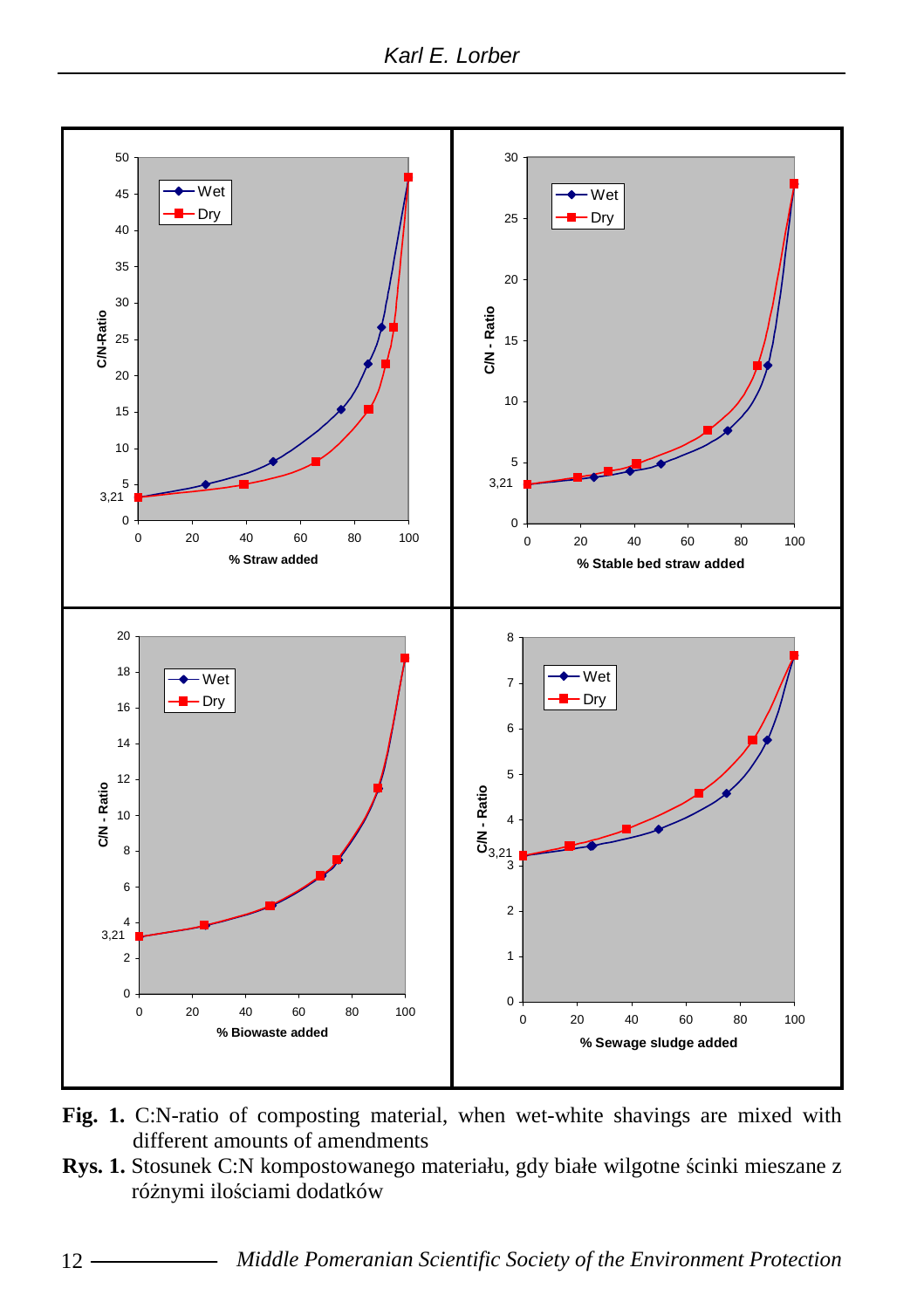From Fig. 2 it becomes evident, that up to day 70, the aerobic process remains in the thermophilic phase with inside temperatures between 65÷50°C. Also after 120 days (i.e. more than 17 weeks) the composting process was not finished yet. Due to the low C:N-ratio of the mixture  $(C/N = 5)$ , ammonia  $(NH_3)$ was developed and heavy odors could be traced around the composting heap. The amendment "straw" turned out to be a carbon source which is not easily available for the microorganism and it did decompose only slowly. As a practical result, Trial #1 was not successful.



- **Fig. 2.** Temperature development of composting process for trials 1÷4. υ temperature inside heap, σ ambient temperature
- **Rys. 2.** Zmiany temperatury w trakcie kompostowania w próbach 1÷4 υ temperatura wewnątrz pryzmy, σ temperatura powietrza

For Trial 2, it is shown that after a short lag-phase, the thermophilic phase is reached, which lasts up to day 90. Even after 120 days, the temperature inside the heap is 20°C higher than ambient temperature, indicating that the composting process is not finished because of the unfavourable C/N-ratio of 4.3. Once again, strong odors of ammonia and sulfur compounds were emitted from the heap.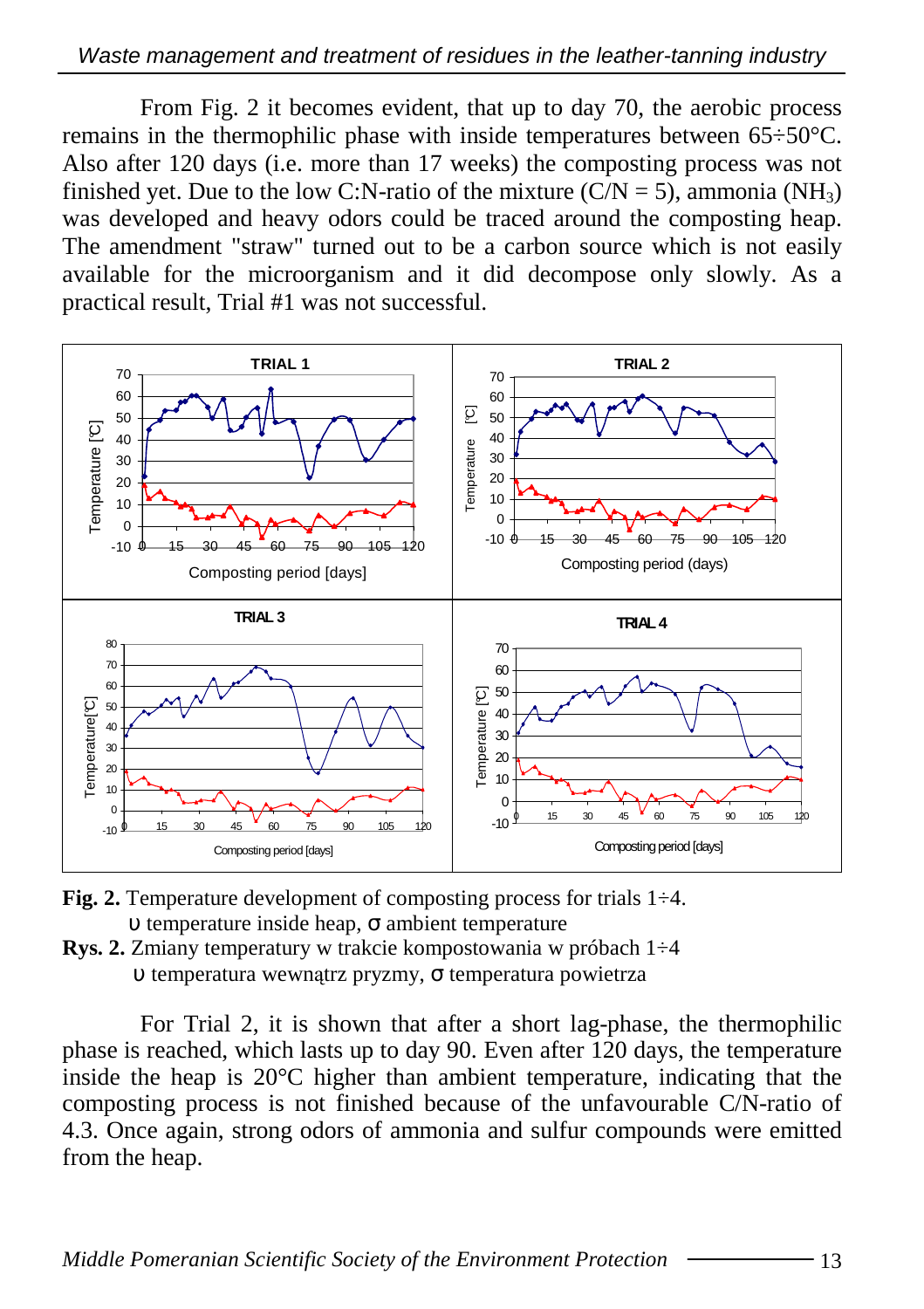Also Trial 3 turned out to be not really successful, as far as the duration of the rotting time is concerned. The thermophilic phase again was reached very soon and resulted in high temperatures over  $70^{\circ}$ C. On day 70, mesophilic phase was reached and continued up to the end of the trial. Once again, the C/N-ratio of 6.6 definitely was to low for a smooth rotting process, resulting in unreasonable process time and heavy odors of ammonia.

Compared to the composting experiments previously discussed, Trial #4 showed the best results in terms of temperature development of the process. After more than 17 weeks (i.e. 120 days) nearly ambient temperature was reached inside the heap, indicating the completion of the main process.

The reason for this positive result apparently was not the addition of sewage sludge (which has a  $C/N$ -ratio of 7.6 only) but the mixing with MBTresidues as bulking material, causing improved aeration of the heap in trial #4.

The reduction of mass and volume observed after 120 day of composting is shown in Table 3. The characterisation of output (compost and sieve residues >20 mm) is reported in Table 4.

The results of Trials  $# 1 \div H 4$  are clearly indicating, that due to the extremely low C:N-ratio of wet white shavings (i.e.  $C/N = 3.2$ ) successful results are only achieved, when enough carbon-rich amendment material is added for composting. If not, the duration of the composting process is getting too long (more than 17 weeks) and severe odor problems are appearing. After a process time of 120 days, the output materials of Trials  $\#1-4$  were weighted for determination of the rotting-loss and afterwards screened with mesh-size 20 mm. The sieve underflow contains the raw compost, the sieve overflow the residue. Both of the fractions have been investigated and analysed at the laboratory of the Institute for Waste Management & Landfill Technology at Montan University, Leoben. The results obtained are shown in Table 3 and Table 4.

|                                                           | Rotting-Loss |                                         |  |  |  |
|-----------------------------------------------------------|--------------|-----------------------------------------|--|--|--|
| Trial                                                     |              | Reduction of mass   Reduction of volume |  |  |  |
|                                                           | [%]          | [%]                                     |  |  |  |
| $#1$ : addition of straw                                  | 46           | 55                                      |  |  |  |
| #2: addition of stable bed straw                          | 42           | 51                                      |  |  |  |
| #3: addition of biowaste                                  | 45           |                                         |  |  |  |
| #4: addition of sewage sludge $\&$<br><b>MBT-residues</b> | 28           | 46                                      |  |  |  |

**Table 3.** Reduction of mass and volume (rotting loss) during compostation **Tabela 3.** Redukcja masy oraz objętości (straty przez rozkład) w trakcie kompostowania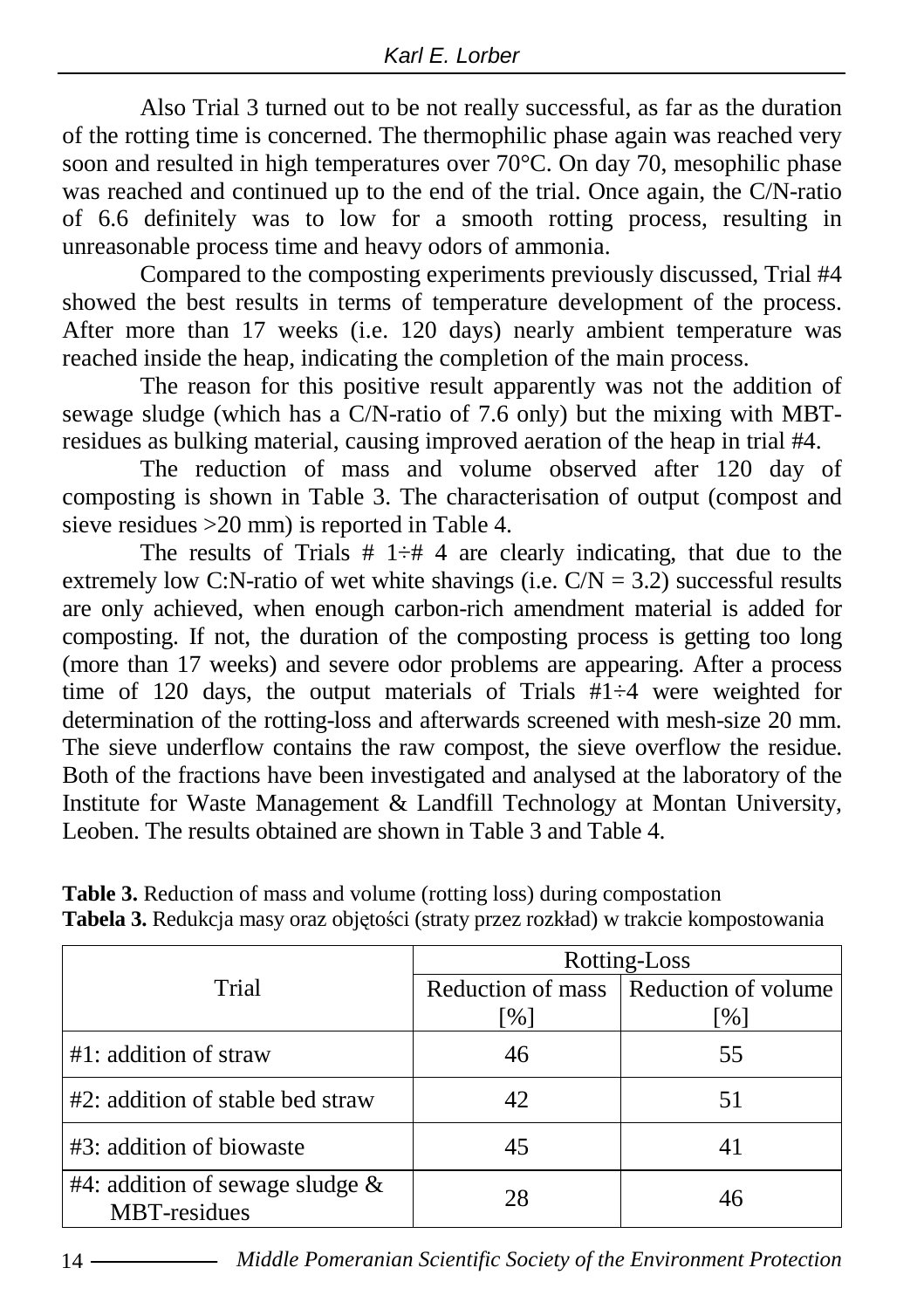| Parameter      | Unit $(*)$    | Trial #1<br><b>Straw</b> |                       | Trial #2<br><b>Stable Bed Straw</b> |                                | Trial #3<br><b>Biowaste</b> |                                | Trial #4<br><b>Sludge &amp; MBT-Residues</b> |                                |
|----------------|---------------|--------------------------|-----------------------|-------------------------------------|--------------------------------|-----------------------------|--------------------------------|----------------------------------------------|--------------------------------|
|                |               | <b>Compost</b>           | Sieve<br>Residue      | <b>Compost</b>                      | <b>Sieve</b><br><b>Residue</b> | <b>Compost</b>              | <b>Sieve</b><br><b>Residue</b> | <b>Compost</b>                               | <b>Sieve</b><br><b>Residue</b> |
| pH             |               | 6.79                     | 6.86                  | 7.07                                | 7.21                           | 7.38                        | 7.36                           | 8.05                                         | 8.09                           |
| eL             | mS/m          | 13.34                    | 16.04                 | 15.16                               | 14.69                          | 7.37                        | 5.66                           | 7.60                                         | 7.41                           |
| ADR            | mg/kg         | 177,000                  | 496,100               | 392,600                             | 379,050                        | 151,800                     | 79,000                         | 161,980                                      | 123,100                        |
| Pb             | mg/kg         | 6.85                     | $<$ 5                 | 6.19                                | 6.78                           | 25.35                       | 24.72                          | 42.11                                        | 30.54                          |
| C <sub>d</sub> | mg/kg         | < 0.5                    | < 0.5                 | < 0.5                               | < 0.5                          | 0.64                        | 0.67                           | 0.72                                         | 0.67                           |
| Cr             | mg/kg         | 82.2                     | 82.6                  | 434.9                               | 341.7                          | 258.8                       | 288                            | 300.6                                        | 463.2                          |
| Cu             | mg/kg         | 16.74                    | 9.50                  | 30.45                               | 28.95                          | 65.79                       | 58.77                          | 177.7                                        | 150.9                          |
| Hg             | mg/kg         | < 0.5                    | < 0.5                 | < 0.5                               | < 0.5                          | < 0.5                       | < 0.5                          | < 0.5                                        | < 0.5                          |
| Zn             | mg/kg         | <125                     | <125                  | <125                                | <125                           | 202.4                       | 155.5                          | 373.3                                        | 306                            |
| <b>TOC</b>     | mg/kg<br>(% ) | 272,301<br>(27.2%)       | 284,227<br>$(28.4\%)$ | 293,236<br>$(29.3\%)$               | 264,824<br>$(26.5\%)$          | 230,238<br>$(23.0\%)$       | 276,659<br>(27.7%)             | 193,073<br>$(19.3\%)$                        | 210.570<br>$(21.0\%)$          |
| WG             | $\%$          | 32.68                    | 36.02                 | 39.81                               | 42.81                          | 30.83                       | 34.05                          | 34.84                                        | 37.68                          |
| GV             | $\%$          | 91.42                    | 92.68                 | 85.08                               | 85.24                          | 61.40                       | 68.08                          | 53.12                                        | 55.14                          |
| K              | mg/kg         | 4,927                    | 4,192                 | 13,290                              | 12,260                         | 11,805                      | 10,050                         | 11,557                                       | 10,097                         |
| Cl             | mg/kg         | 9,329                    | 10,421                | 11,074                              | 11,254                         | 6,765                       | 8,289                          | 8,078                                        | 8,695                          |
| S              | mg/kg         | 0.89                     | 0.89                  | 1.04                                | 0.91                           | 0.66                        | 0.63                           | 0.54                                         | 0.57                           |
| C              | $\%$          | 42.1                     | 42.4                  | 39.6                                | 39.7                           | 30.0                        | 33.7                           | 26.0                                         | 27.5                           |
| N              | $\frac{0}{0}$ | 8.8                      | 9.2                   | 6.7                                 | 7.0                            | 3.8                         | 3.5                            | 3.4                                          | 2.9                            |
| H              | $\frac{0}{0}$ | 5.4                      | 5.6                   | 5.0                                 | 5.0                            | 3.7                         | 4.2                            | 3.0                                          | 3.2                            |
| P              | mg/kg         | 732                      | 633                   | 1,944                               | 2,403                          | 3,798                       | 4,500                          | 6,443                                        | 4,355                          |

#### **Table 4.** Chemical and physical characterisation of output materials **Tabela 4.** Chemiczna i fizyczna charakterystyka materiału wyjściowego

(\*) *Based on dry material*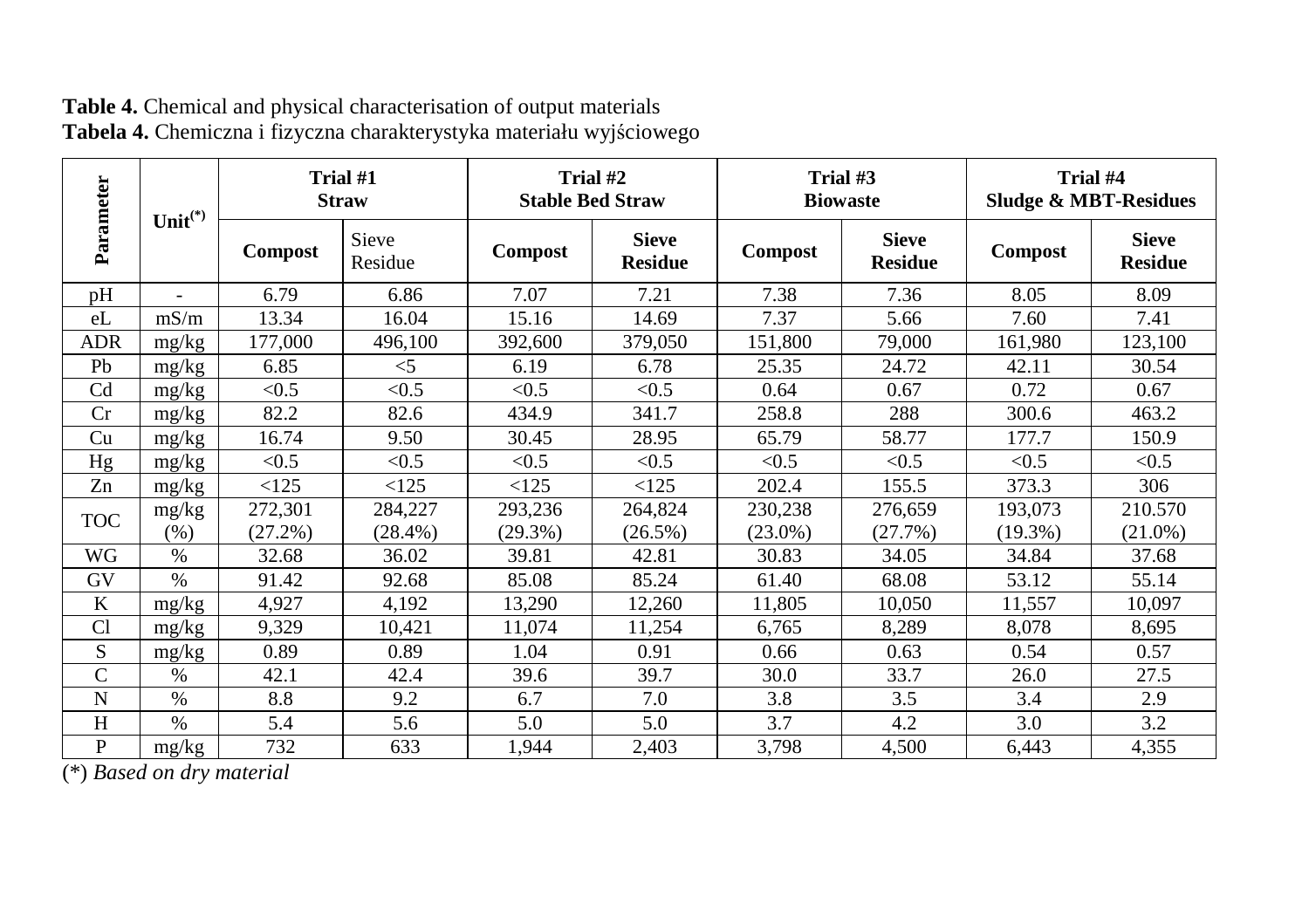It is obvious that the resulting C:N–ratio of the raw compost from all of the Trials (#1÷#4), is very low (range: 4.8 for Trial #1 – 7.9 for Trial # 3), compared to the C:N-ratio of compost given in literature  $(C/N=15-20)$ . To evaluate the fertiliser properties of the compost achieved in the reported Trials #1÷#4, plant tollerance tests were performed, using cress as the indicator plant. Not surprisingly, no plant growth but phytotoxicity could be observed for the fresh raw compost of all trials, due to the low C:N-ratio and high salt concentration (e.g.: chloride: between 0.6÷1.1% d.m.). Also the TOC-values of the raw compost (between  $19\% \div 29\%$ ) were comparatively high, showing that the biological degradation of the substrate was not complete. Only after six month of maturation, modest cress growth was observed for the pot-tests performed.

## **3. Thermal treatment of wet-blue residues**

## **3.1. Materials and Methods**

When waste is used as additive in brick making, some practical requirements have to be met, like:

- no increase of emissions (and odors) during brick burning process,
- no uncontrolled formation of chromate  $(CrO<sub>4</sub><sup>2</sup>)$  or leaching of  $Cr<sub>VI</sub>$  out of the product,
- no deterioration of product quality (i.e. mechanical  $\&$  physical properties),
- no change in (red) brick color.

Hence, the following questions have to be answered in this work:

- Quantities (percentage) of wet blue shavings that can be mixed with clay matrix for brick making?
- Optimum brick burning temperature?
- Impact of waste addition on mechanical, physical and chemical properties of brick?
- Can the limit values (for  $Cr_{VI}$ ) of the Standard Leaching Test be met, when used bricks are disposed of in a landfill for demolition waste?
- Can the immobilisation of chromium in the brick be improved by addition of auxiliary substances?

For answering these questions, a systematic as well as comprehensive lab-scale investigation has been carried out at Montan University Leoben. For the laboratory scale tests reported below, the following materials have been used, see Table 5 and Table 6.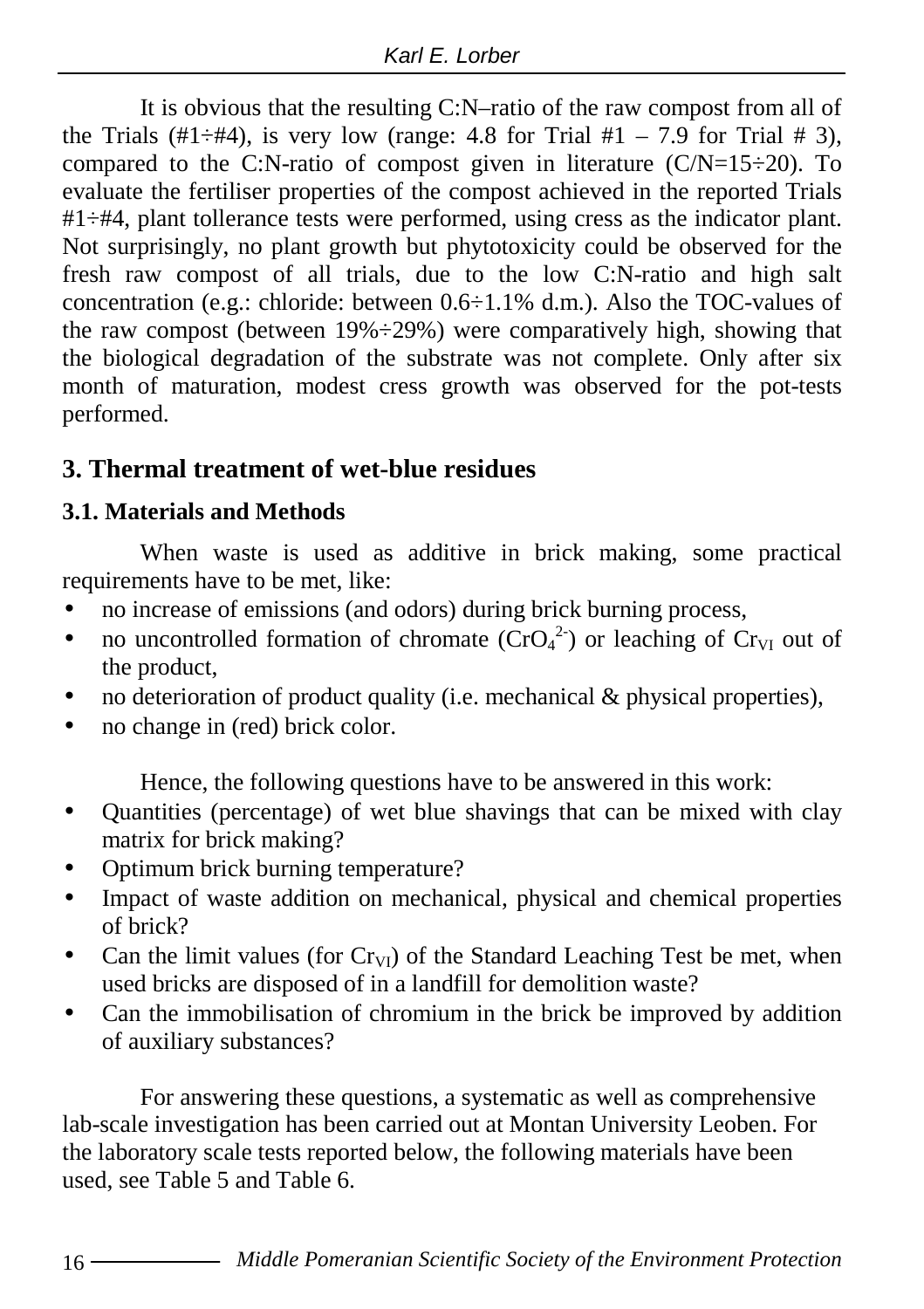| Parameter           | Dry   | LOI<br>$ $ matter $ $ (at 1,050 $^{\circ}$ C) $ $ | SiO <sub>2</sub> | CaO  | MgO  | $Al_2O_3$     | Fe <sub>2</sub> O <sub>3</sub> | Na <sub>2</sub> O |
|---------------------|-------|---------------------------------------------------|------------------|------|------|---------------|--------------------------------|-------------------|
| Content $[\%_{dm}]$ | 81.82 | 7.71                                              | 65.90            | 1.12 | 1.08 | 14.63         | 5.43                           | 0.57              |
| Parameter           |       | $\mathbf{K}_2\mathbf{O}$                          | MnO              | TiO, |      | CI            | $P_2O_5$                       |                   |
| Content [%dm]       |       | 1.81                                              | 0.09             | 0.90 | 0.05 | $< \!\! 0.02$ | 0.16                           |                   |

**Table 5.** Characterisation of clay, used for the manufacturing of test bricks Tabela 5. Charakterystyka gliny użytej do produkcji cegieł

**Table 6.** Characterisation of wet blue shavings, used as additive for test bricks Tabela 6. Charakterystyka wilgotnych błękitnych ścinek użytych jako dodatek do cegieł

| <b>Parameter</b>           | $UHV$ [kJ/kg] | LOI (at $1,050^{\circ}$ C) | <b>TOC</b> |      |
|----------------------------|---------------|----------------------------|------------|------|
| Content $[\%_{dm}]$        | 14.335        | 87.93                      | 30.35      | 2.91 |
| Parameter                  |               | Сr                         | Сa         | Al   |
| Content $[\%_{dm}]$        | 0.0056        | 3.89                       | 0.47       | 1.04 |
| <b>Parameter</b>           | Fe            | Mg                         | Na         |      |
| <b>Content</b> $[\%_{dm}]$ | 0.052         | 0.0067                     | 2.93       |      |

*UHV: Upper Heat Value, LOI: Loss of Ignition, TOC: Total Organic Carbon, d.m.: dry material, w.w.: wet weight* 

Test bricks were made by mixing about 50g of clay with different portions  $(0\%_{w,w}, 1\%_{w,w}, 2.5\%_{w,w}, 5\%_{w,w}$  and  $7.5\%_{w,w}$  of wet blue shavings specified in Table 6. The disk and plate ("biscuit") – shaped test bricks were air dried and finally burnt at well defined temperatures (i.e.  $T = 850, 950, 1,050$  and 1,100°C respectively), using a lab-scale pottery oven.

When the possible influence of additives or auxiliary substances on the leaching behaviour of the test bricks has been investigated, another set of testspecimens were prepared, containing various portions of borax ( $Na<sub>2</sub> B<sub>4</sub> O<sub>7</sub>$  10 H<sub>2</sub>O), silicafume (S<sub>i</sub>O<sub>2</sub>) and ferro-sulfate (FeSO<sub>4</sub>) as immobilisation – additive for chromium. The mass of a test brick was ca. 50 g in raw state and became ca. 40 g and ca. 35 g after air drying and burning respectively.

The following investigations, tests and analyses have been carried out:

- Physical and mechanical properties:
	- Raw Density  $[g/cm^3]$
	- Water uptake capacity  $[%TS]$
	- Longitudinal change (Shrinkage) [%]
- Chemical properties  $&$  leaching behaviour:
	- Chemical analyses (by XRF, AAS and IC)
	- Standard Leaching Test (24 hours, deionised  $H_2O$ ; S:L-ratio = 1:10)
- X-Ray Diffraction Analysis (XRD)
- Differential Thermogravimetric Analysis (TG und DTG)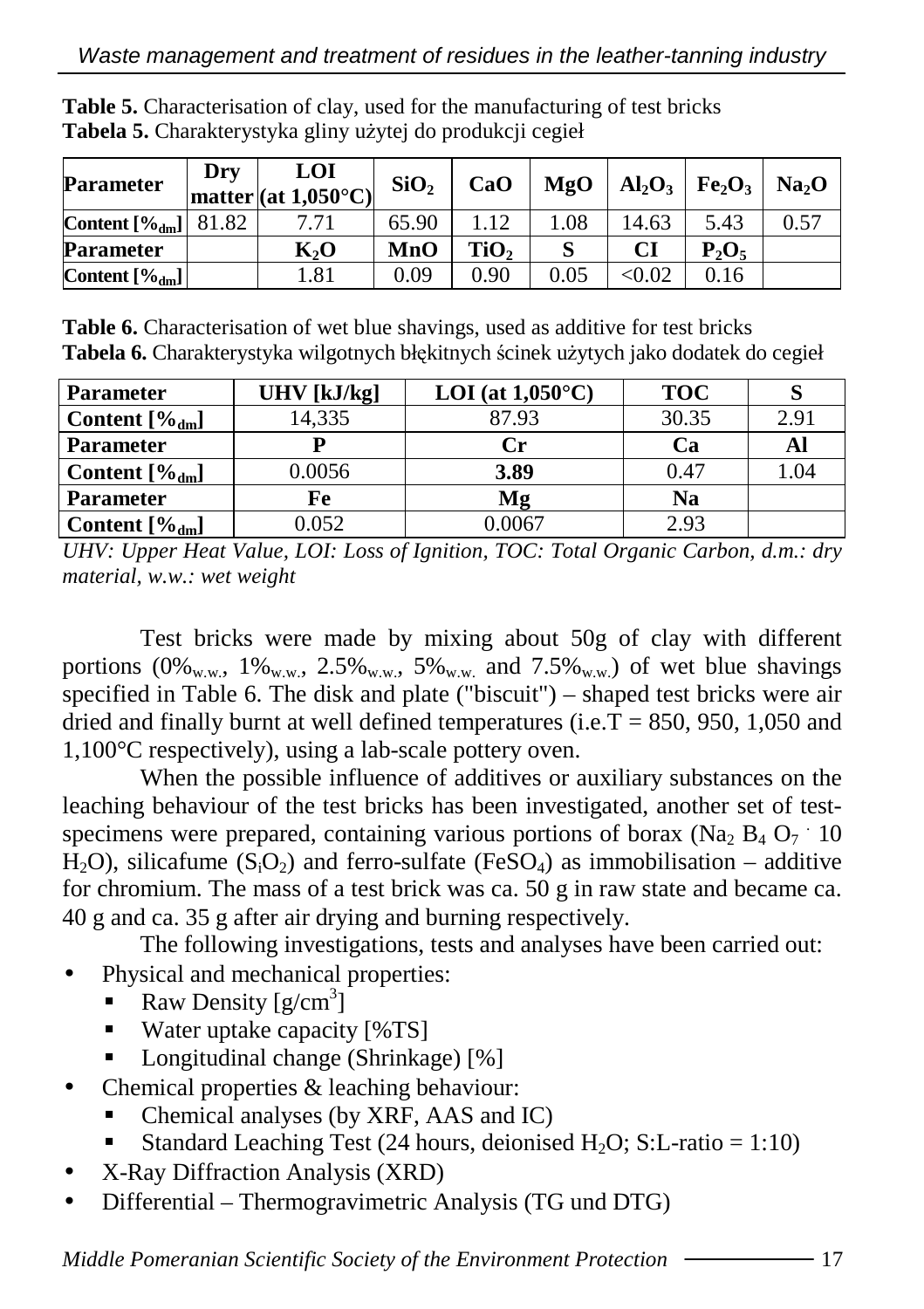#### **3.2. Experimental results**

#### *3.2.1. Raw density of bricks*

The relationship between the raw density  $[g/cm<sup>3</sup>]$  of the test bricks and the amount (portions) of wet blue shavings added for brickmaking is show in Figure 3 for test specimes burnt at various temperatures.

Raw density and porosity are inverse quantities. As expected, with increasing portions of wet blue shavings added and/or decreasing brick burning temperatures the raw density of the test specimens becomes less because of increasing porosity.

#### *3.2.2. Water uptake capacity of bricks*

The influence of (a) amount of wet blue shavings added, (b) exposure time (soaking period) and (c) brick burning temperature on the test specimen has been investigated and the corresponding results are shown in Figure 3 to Figure 5.





Rys. 3. Masa właściwa cegieł wypalonych w różnych temperaturach w zależności od ilości (porcji) wilgotnych niebieskich ścinek dodanych do gliny w procesie wytwarzania cegieł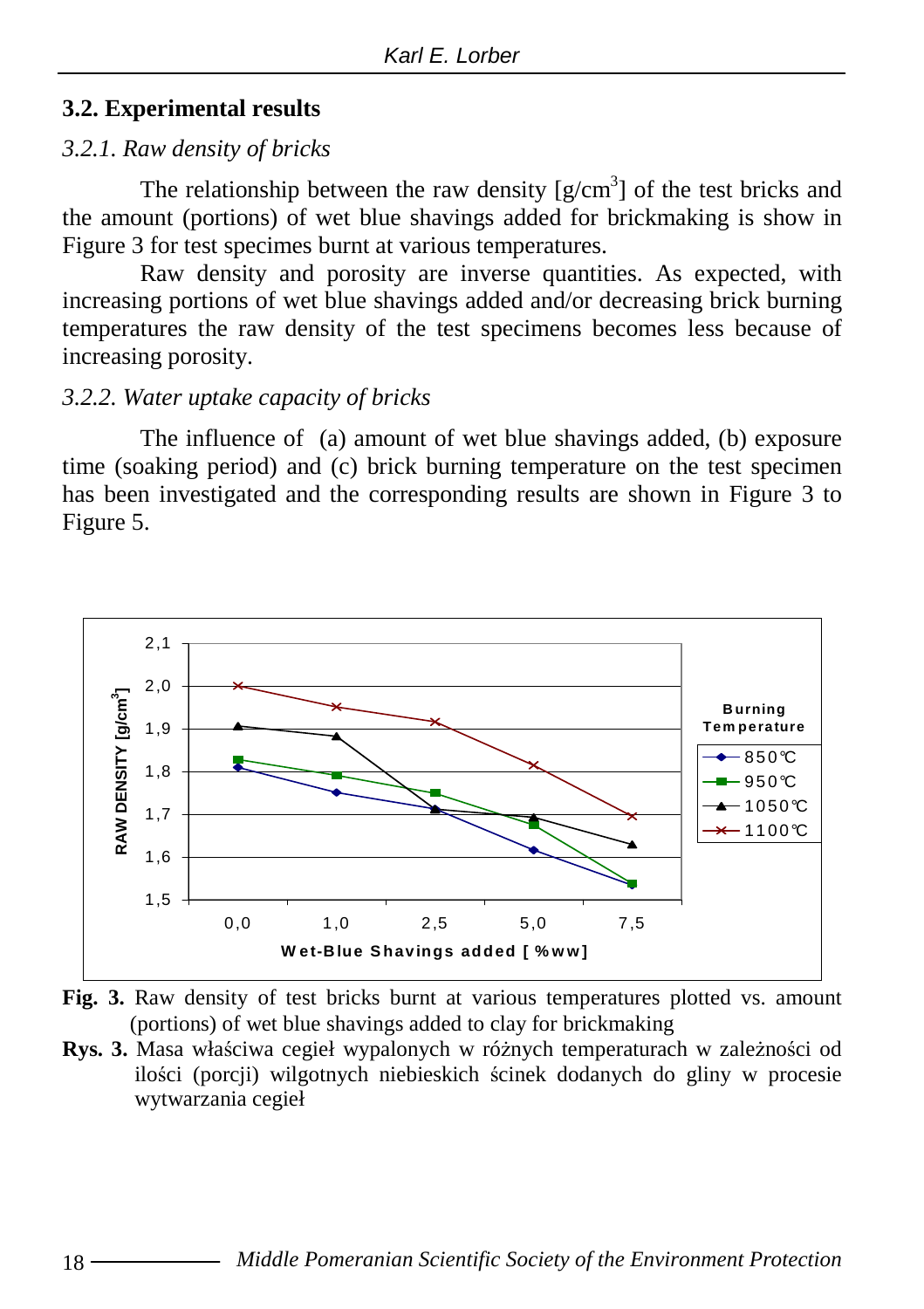

**Fig. 4.** Water up-take of various test bricks burnt at 950 °C, plotted vs. soaking time **Rys. 4.** Nasiąkliwość różnych cegieł wypalonych w temperaturze 950°C w zależności od czasu moczenia



**Fig. 5.** Water up-take of test bricks burnt at different temperatures after 210 hours of soaking as function of the amounts (portions) of wet blue shavings added

**Rys. 5.** Nasiąkliwość cegieł wypalonych w różnych temperaturach po 210 godzinach moczenia w funkcji ilości (porcji) dodanych wilgotnych niebieskich ścinek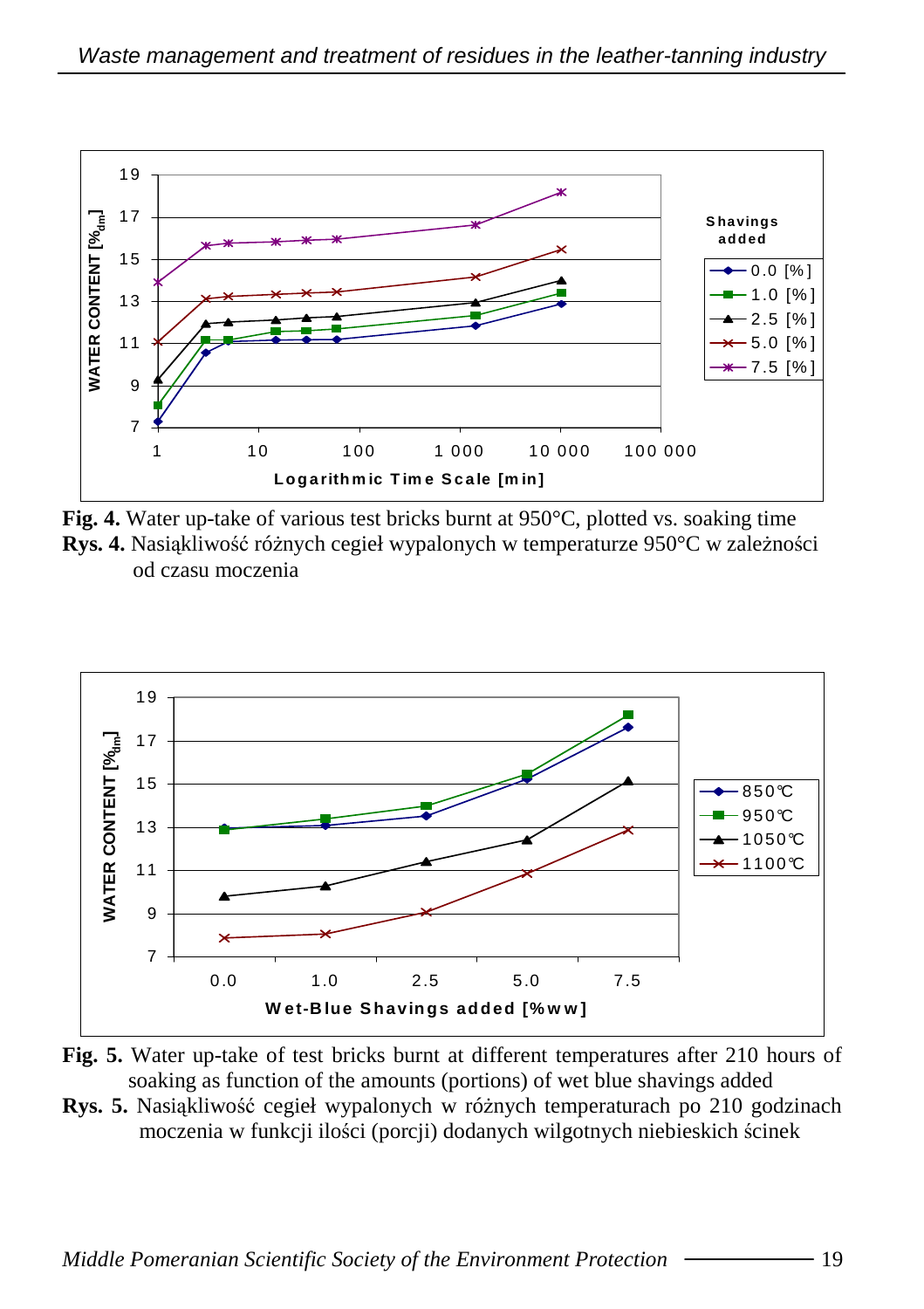Karl E. Lorber





**Rys. 6.** Spektrum XRD cegły zrobionej bez dodatków (a) i z dodatkiem 5% <sub>mm</sub> wilgotnych niebieskich ścinek (b) przy temperaturze wypalania 1050°C

As shown above, the water up-take  $[\%_{d,m}]$  of the test specimens increases with the soaking period and the amount (portion) of wet blue shavings added to the clay. These results prove the formation of pores inside the bricks with increasing amounts of wet blue shavings added.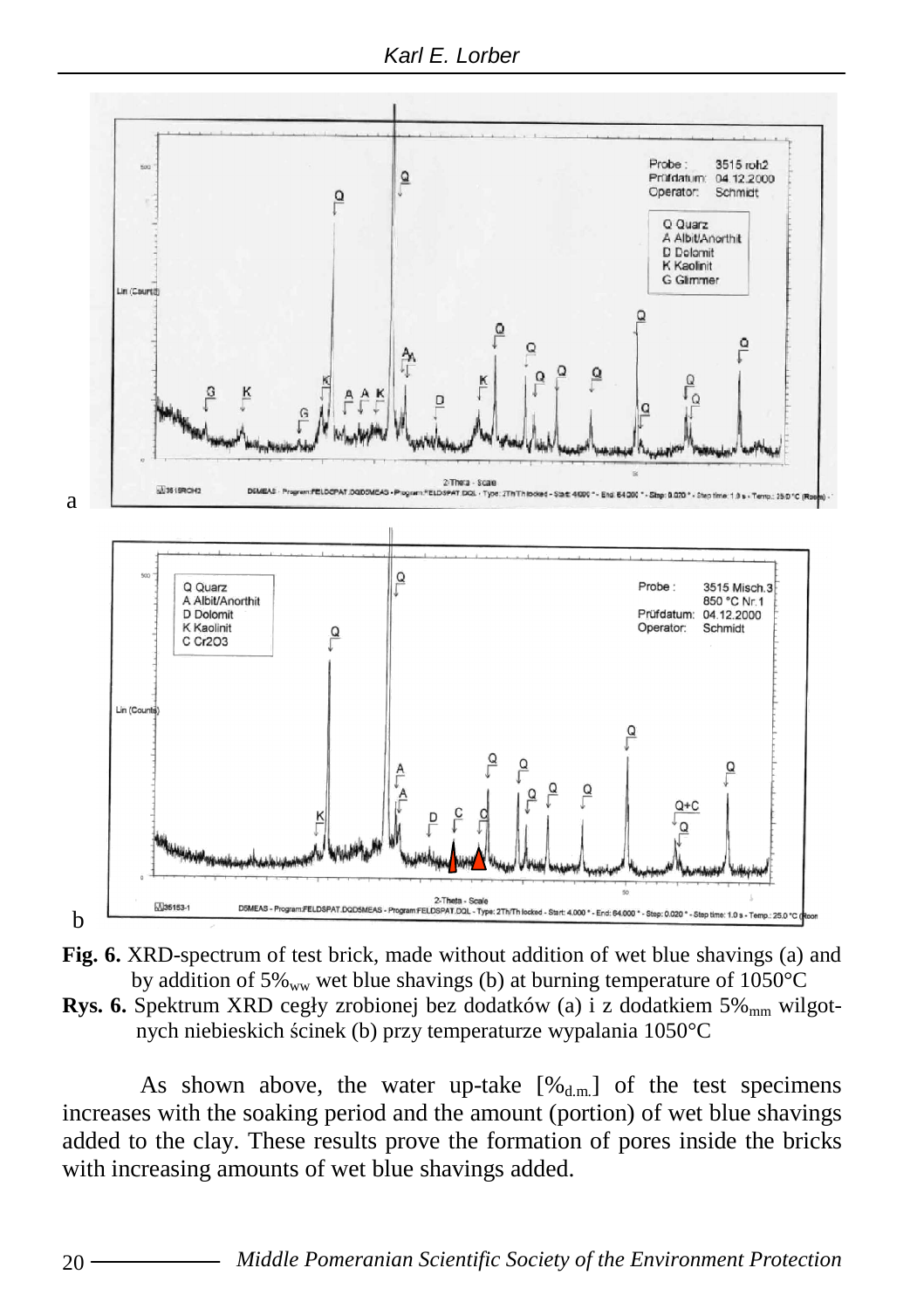Obviously, the water uptake of the test bricks increases with increasing amounts of wet blue shavings added and with decreasing brick burning temperature. At 1,100°C, the formation of pores inside the bricks is much less, compared to a burning temperature of 850÷950°. Altogether, the observed water uptake capacity of the investigated test brick was in the acceptable range for normal bricks, and the results are corresponding with the raw density of the test bricks in 3.1.

## *3.2.3. X-Ray Diffraction (XRD)-Analysis*

By XRD-analysis, the mineral phases of the samples can be identified. One could expect changes in the XRD-spectrum of test specimens containing wet blue shavings compared to normal bricks (blanks).

When comparing the spectra, the formation of  $Cr_2O_3$  mineral phase can be observed in test bricks made by addition of wet blue shavings which contain CrSO<sub>4</sub>. It was found that the Cr<sub>2</sub>O<sub>3</sub>-peak increases with increasing burning temperatures of the specimens.

## *3.2.4. Thermogravimetric (TG&DTG) analysis*

Using Thermogravimetric (TG) and Differential Thermogravimetric (DTG) analysis, exothermal and endothermal reactions as well as increase or decrease of mass at various temperatures can be observed for the sample to be tested.

Once again one could expect differences in the TG and DTG-curves of specimens having different compositions. A comparison between the 3 obtained curves reveals these differences. Up to a temperature of about 400°C, there is no significant difference for clay samples with and without wet blue shavings added. Fig. 7b shows a strong exothermal reaction (with 2 peaks at 458 and 507°C) and a weight – loss of 5.5% between  $400 \div 560$ °C, due to the oxidation of organic matter and cleavage of  $CO<sub>2</sub>$  in the test sample made by addition of wet blue shavings. When  $5\%_{ww}$  FeSO<sub>4</sub> is added to the clay for immobilisation of chromium (see Fig. 7c) the strong exothermal oxidation of the wet blue shavings is shifted to higher temperatures (i.e. 488 and 551°C respectively). At about 600°C another weight loss can be observed from the TG-curve, probably due to the cleavage of  $SO_3$  from ferrosulfate added. When  $1\%_{ww}$  borax and  $4\%_{ww}$  silicafume were added to the clay for brick making together with  $7.5\%_{ww}$ wet blue shavings, the resulting TG and DTG-curves became similar to the one shown in Fig. 7b, except for the two exothermal oxidation peaks which were shifted to 466°C and 520°C respectively.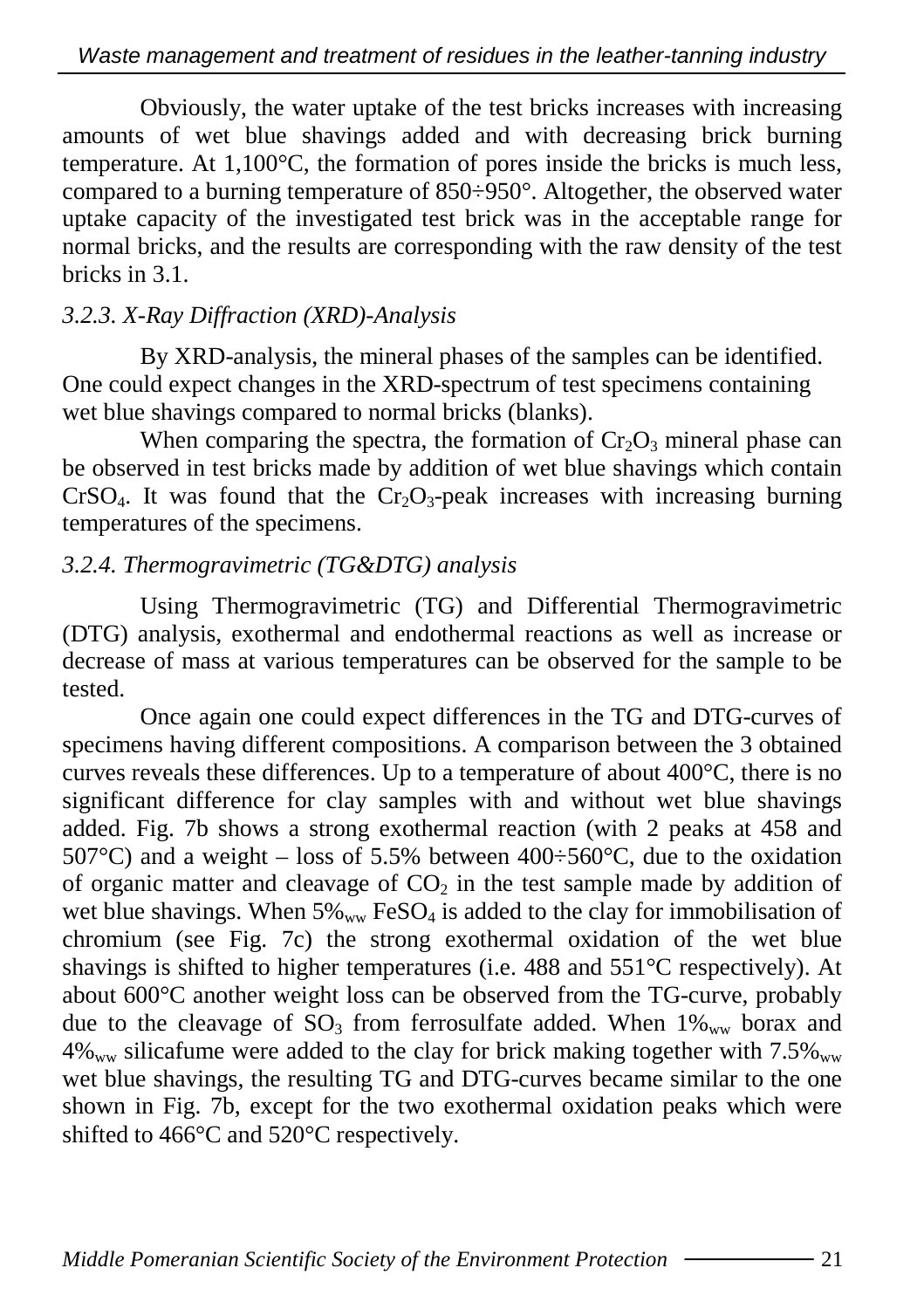

- **Fig. 7.** TG and DTG curves for the different test bricks: a for air dried test-bricks made without wet blue shavings (blank);  $b - air$  dried test bricks made with 7.5%<sub>ww</sub> wet blue shavings added; c – air dried test bricks made with  $7.5\%$ <sub>ww</sub> wet blue shavings and  $5\%_{ww}$  FeSO<sub>4</sub> added
- **Rys. 7.** Krzywe TG i DTG różnych cegieł: a suszonych na powietrzu, wyprodukowanych bez dodatków (zerówka); b – suszonych na powietrzu, wyprodukowanych z dodatkiem 7,5%<sub>mm</sub> wilgotnych niebieskich ścinek; c – suszonych na powietrzu, wyprodukowanych z dodatkiem  $7.5\%$ <sub>mm</sub> wilgotnych niebieskich ścinek i 5% $_{\text{mm}}$  FeSO<sub>4</sub>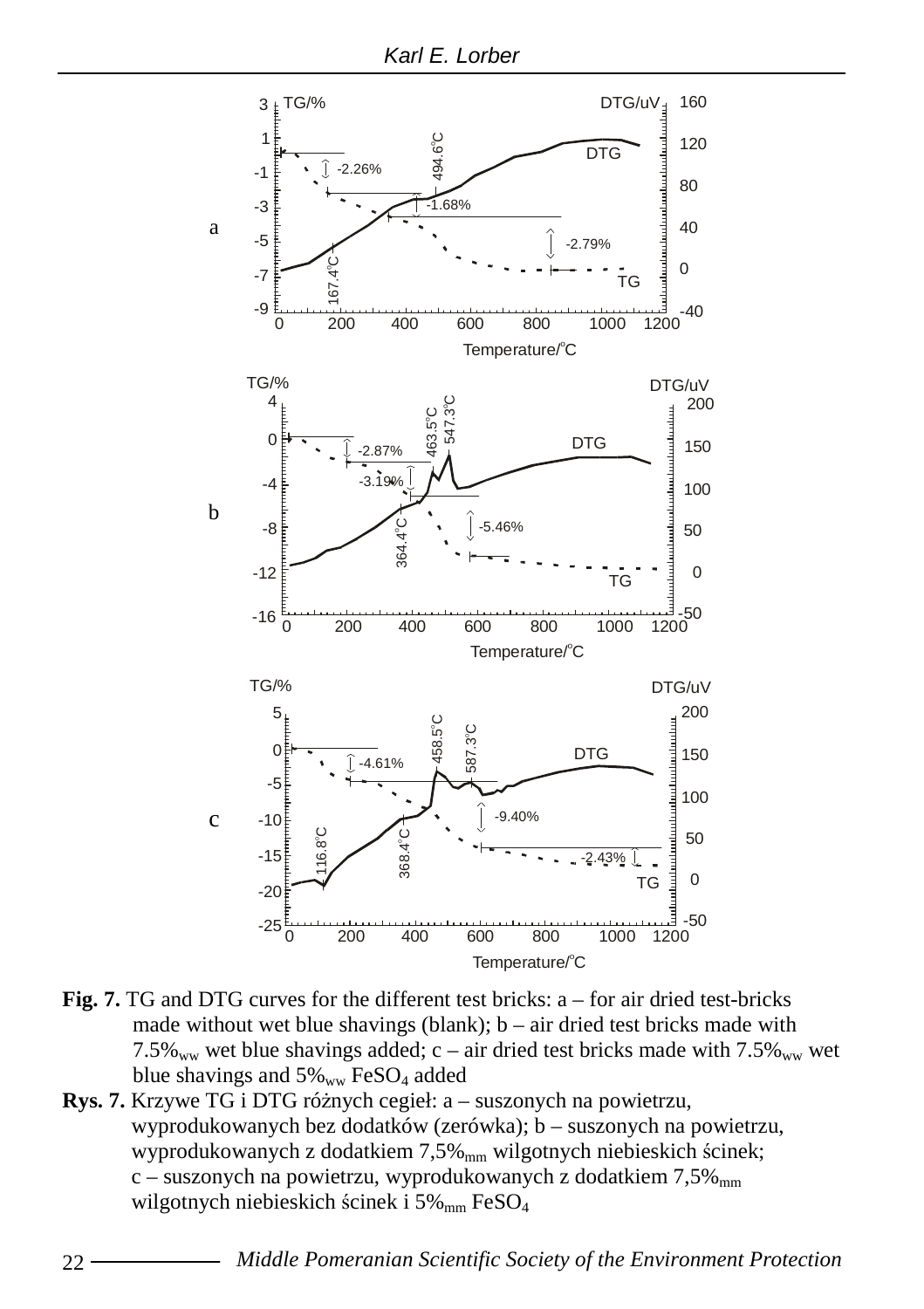### *3.2.5. Standard Leaching Test*

A main criterion whether wet blue shavings can be used for brickmaking or not is the leaching behaviour of chromium incorporated in the bricks. During brick burning, oxidation of  $Cr^{3+}$  to  $CrO<sub>4</sub>$  (chromate) cannot be excluded, especially under alkaline conditions. Alkali chromate is highly soluble and toxic as well. Hence, leaching of  $Cr<sub>VI</sub>$  may cause severe environmental problems, when used bricks and rubble are disposed of in demolition waste landfills. Thus, bricks made by addition of wet blue shavings in any case must meet the limit value for chromium  $(Cr_{total})$  or chromate  $(Cr_{VI})$ laid down in the regulations for the leachate of landfills. In Austria, for a type II landfill (for demolition waste), the following limit values are compulsory:

Limit concentration in leachate:  $0.05$  mg/L for Cr<sub>VI</sub> and  $0.2$  mg/L for  $Cr_{\text{total}}$ . Total content of chromium in solid waste sample: not more than 500  $mg/kg<sub>dm</sub>$  for  $Cr<sub>total</sub>$ .

The standard Leaching Test (i.e. 24 hours shaking of crushed sample with deionized water, at solid: liquid ratio 1:10) is used for testing the waste samples for compliance with the regulation of the Landfill Ordinance.

In Figure 8, Standard Leaching Test-results are shown for various test bricks, made with different portions of wet blue shavings added and burnt at different temperatures.





**Rys. 8.** Stężenie Cr(VI) w odcieku z cegieł wypalonych w różnych temperaturach w zależności od ilości (porcji) dodanych wilgotnych niebieskich ścinek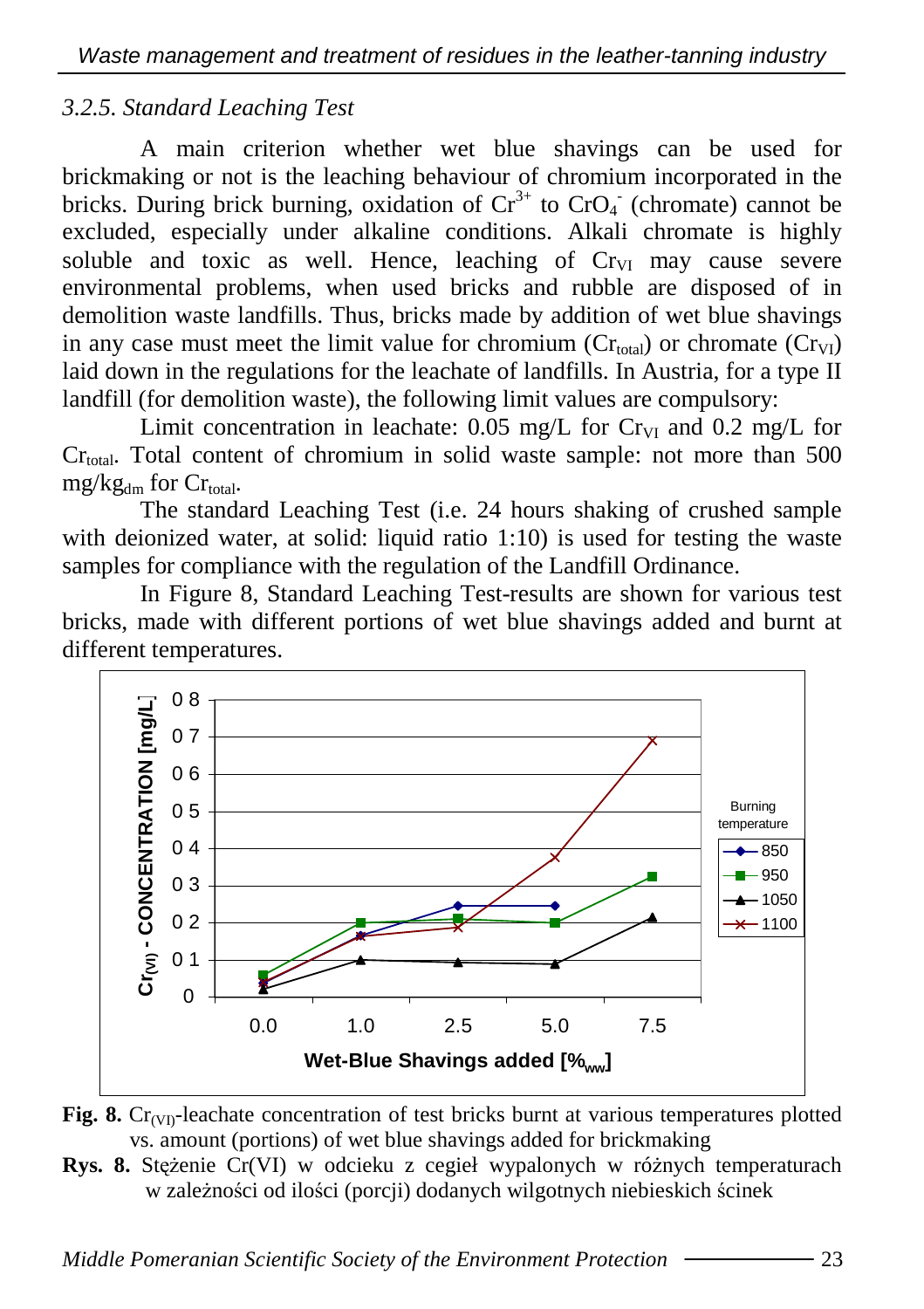The pH-values measured in the leachate were pH  $9.7\div9.9$  for bricks made without wet blue shavings and pH 8.5÷9.9 for bricks made with wet blue shavings.

Minimum leaching of chromium ( $Cr_{VI} = Cr_{total}$ ) seems to be reached by a brick burning temperature of  $1,050^{\circ}$ C. As shown in Figure 8 the average Cr<sub>VI</sub>concentration in the leachate was about 0.2 mg/L, corresponding to a portion of soluble chromium in the bricks which is less than  $0.05\div 0.1\%$  of the total chromium incorporated. Nevertheless, none of the test specimens could meet the stringent national limit value of  $0.05$  mg/L Cr<sub>VI</sub> for demolition waste landfills.

#### *3.2.6. Immobilisation of chromium in bricks*

For developing countries where environmental regulations are not as strict as in Austria,  $0.2 \text{ mg/L CrvI}$  in leachate may be tolerable for bricks. However it was the intention of the authors to develop a procedure for the immobilisation of chromium in bricks made with wet blue shavings, so that tannery wastes can be used for brickmaking in Europe too. For that reason, trials have been carried out for the enhanced immobilisation of chromium in bricks by addition of auxiliary substances. The additives tested were borax  $(Na_3B_4O_7 \cdot 10 H_2O)$  with silicafume  $(SiO_2)$  (see Figure 9) and ferrosulfate  $(FeSO<sub>4</sub>)$  (see Figure 10).





**Rys. 9.** Stężenia Cr(VI) w odcieku z cegieł z dodatkiem boraksu i krzemionki wypalonych w różnych temperaturach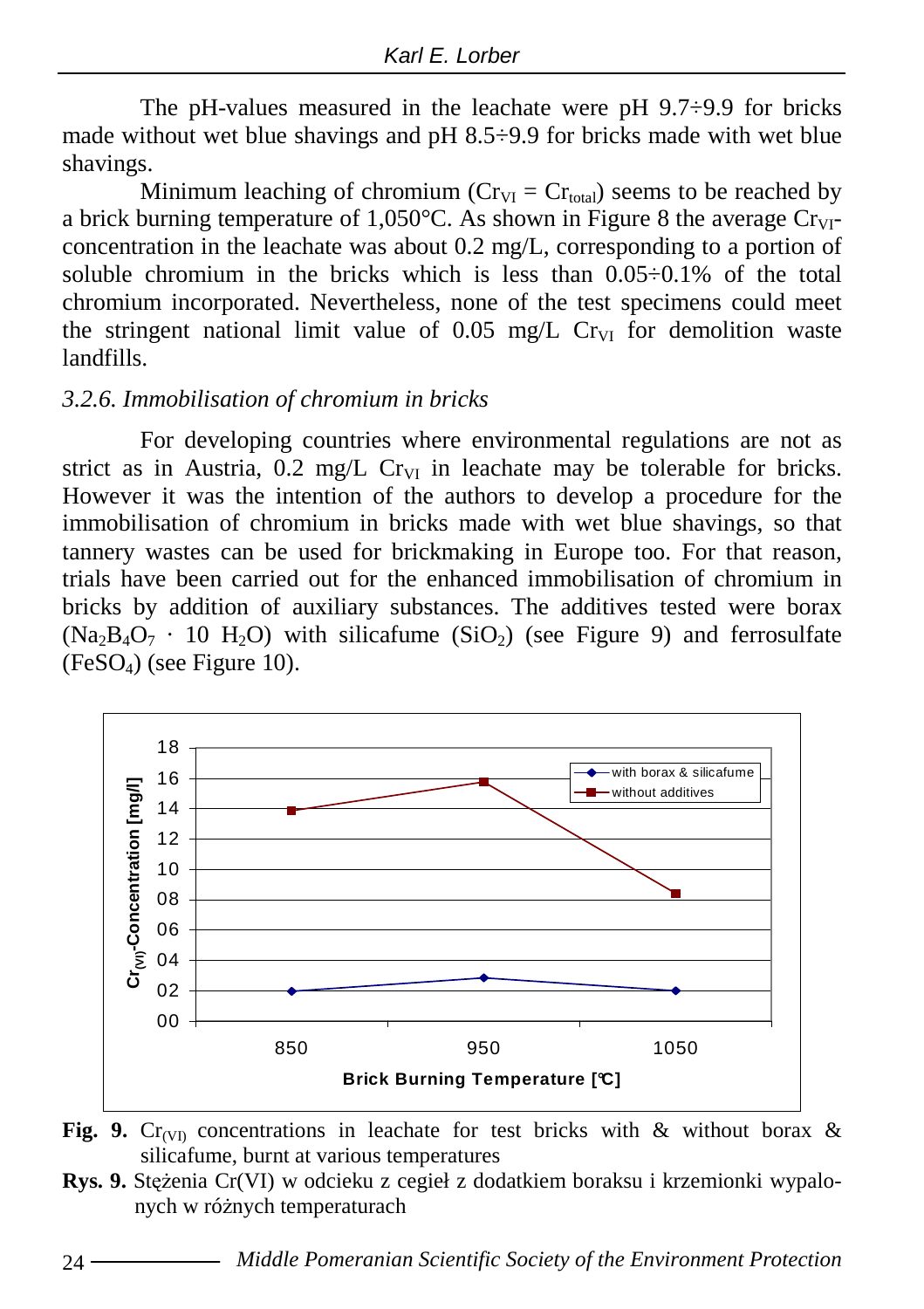For fixation of chromium in the solid phases of the bricks, the following mixture was prepared for brickmaking (Figure 9):  $87.5\%$ <sub>ww</sub> clay,  $7.5\%$ <sub>ww</sub> buffing dust (instead of wet blue shavings),  $4\%_{ww}$  Na<sub>2</sub>B<sub>4</sub>O<sub>7</sub> · 10 H<sub>2</sub>O (borax) and  $1\%_{ww}$  SiO<sub>2</sub> (silicafume). When Figure 9 is compared with Figure 8, it becomes obvious that the  $C_{\text{IV}}$  leaching is more for bricks prepared with buffing dust compared to bricks made with addition of wet blue shaving. For that reason, the following trails for immobilisation of chromium in bricks were made with specimens containing buffing dust instead of wet blue shavings.

In the next trial, the mixture was tested (Figure 10):  $87.5\%$ <sub>ww</sub> clay,  $7.5\%$ <sub>ww</sub> buffing dust and  $5\%$ <sub>ww</sub> FeSO<sub>4</sub>. The test specimen without additives were made with  $92.5\%_{ww}$  clay and  $7.5\%_{ww}$  buffing dust only.

As a result, the addition of both additives can significantly reduce the leaching of  $C_{\text{IV}}$  from the bricks. There seems to be an influence of the brickburning temperature too, with minimum leaching at 1,050°C. In Figure 11, the measured pH-values of the leachate is plotted vs. the brickburning temperature of the investigated specimens.

Apparently at higher brick burning temperatures, the pH becomes alkaline and leaching of chromium becomes less.



**Fig. 10.**  $Cr_{(V)}$  concentrations in leachate for test bricks with & without ferrosulfate, burnt at various temperatures

**Rys. 10.** Stężenia Cr(VI) w odcieku z cegieł wypalonych w różnych temperaturach z dodatkiem  $FeSO<sub>4</sub>$  i bez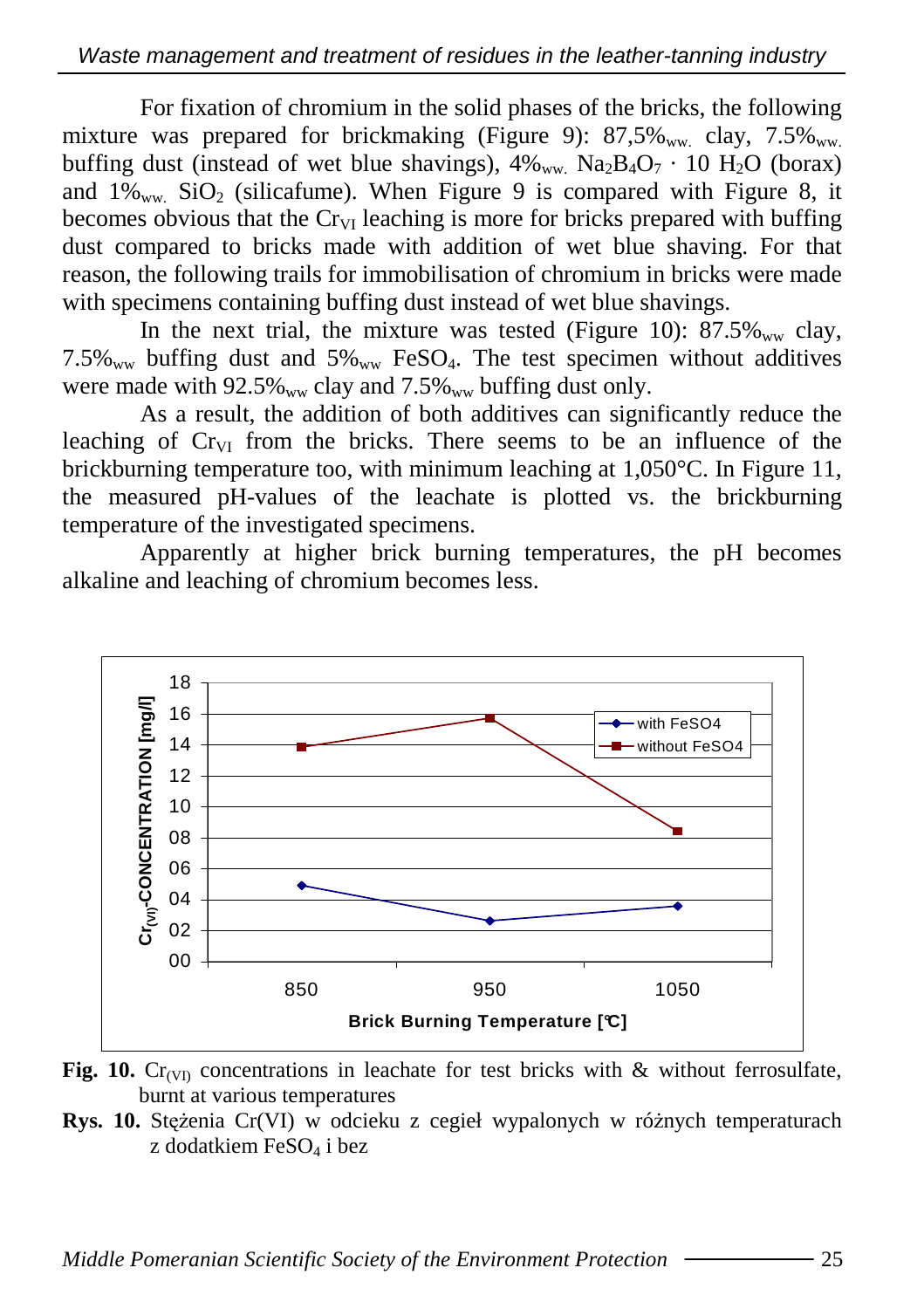

- **Fig. 11.** pH-values of leachate from various specimens, made with and without  $FeSO<sub>4</sub>$ addition and burnt at different temperatures
- **Rys. 11.** Wartości pH odcieków w różnych przypadkach, z dodatkiem i bez dodatku  $FeSO<sub>4</sub>$  i wypalonych w różnych temperaturach

## **4. Conclusions**

## **4.1. Aerobic treatment of wet-white shavings**

The following conclusions can be drawn for the practical application of open windrow composting of wet-white shavings to produce valuable compost, which can be used as fertiliser in agriculture:

- > Monocompostation of wet white shavings (tannery waste) is not possible, because of the high nitrogen-content (i.e. 14.5% d.m.) and consequently low C:N-ratio (i.e.  $C/N = 3.2$ ) of the waste material.
- > The addition of carbon-rich, biodegradable amendment for composting is a must, for increasing the C:N-ratio to about  $C/N = 30$ .
- > To achieve reasonable results, the portion of wet white shavings in the mixture for composting should not exceed  $5\div 10\%$  d.m., with 30 $\div 40\%$  d.m. bulking material and 50÷60% of carbon-rich, biodegradable amendments.
- > Hence, co-compostation of wet white shavings together with biowaste (from separate household waste collection) is recommended, which could be done at (MBT)-plant or at the tannery site, if enough amounts of amendments are available.
- > The compost produced by co-compostation of wet white shavings is low on heavy metals (see Table 4), and when matured, it can be used as a fertiliser in agriculture.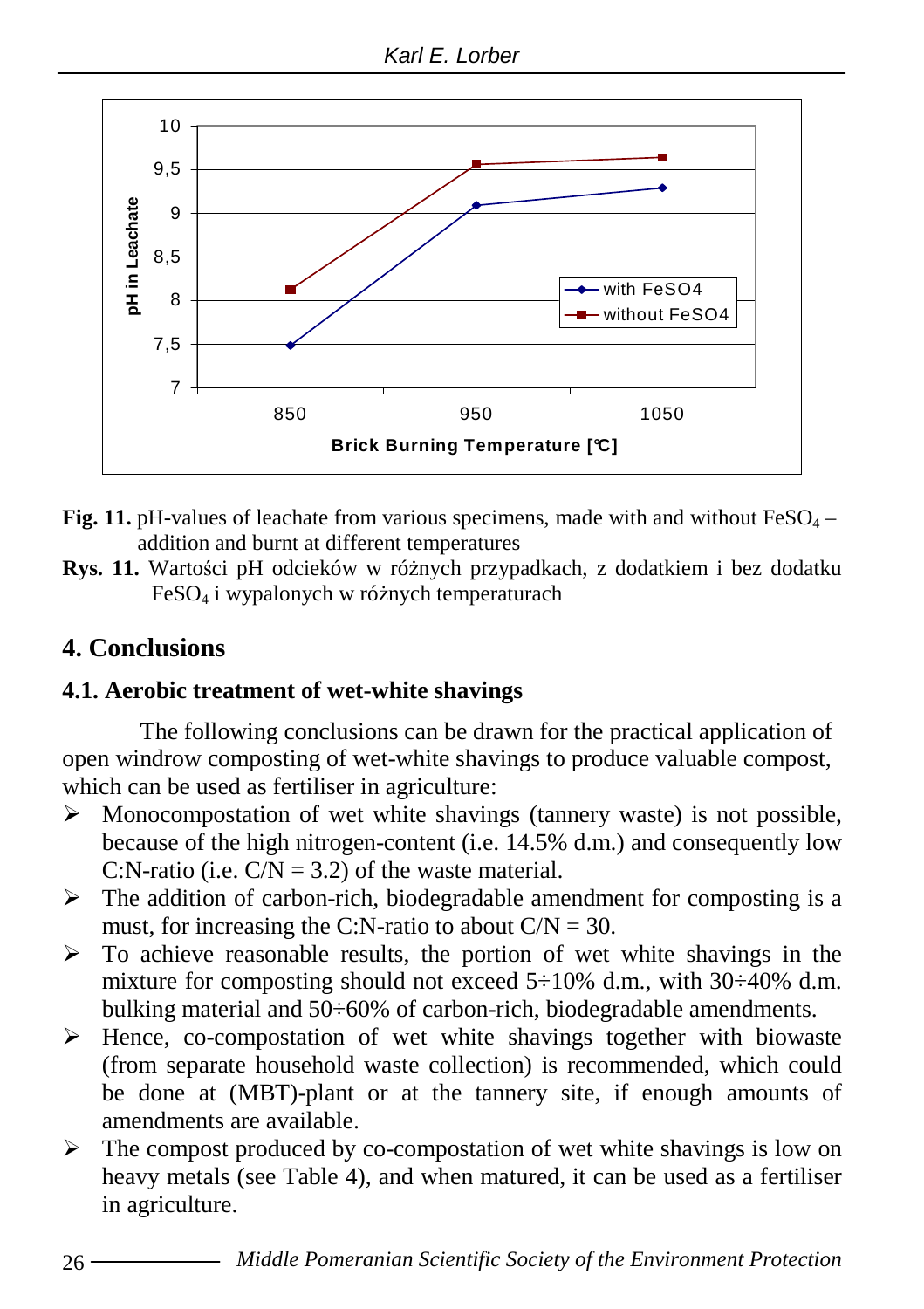> Compostation of wet white shavings to produce fertiliser seems to be a good approach for waste management in tanneries, as the so far practised disposal by landfilling will not be allowed anymore in most of European Countries because of environmental impacts. It also seems to be advantageous for developing countries, because it offers a reasonable way for waste utilisation in tanneries and for supplying local farmers with low cost compost-fertiliser.

### **4.2. Thermal treatment of wet-blue residues**

Up to 7.5% wet blue shavings as well as buffing dust were mixed with clay for making test bricks, which were burnt at 850, 950, 1,050 and 1,100 °C respectively. In laboratory test series, the physical, mechanical and chemical properties of the test specimens have been investigated. The results obtained or the determination of raw density, water uptake capacity, longitudinal shrinkage and color showed no negative effect on brick quality by addition of wet blue shavings and buffing dust (portions added:  $1\div 7.5\%$  w.w.).

- > The crucial parameter for the utilisation of tannery wastes in brick industry is leaching of chromate  $(Cr_{VI})$ , which was determined by the Standard Leaching Test. Leaching of  $Cr_{VI}$  was found to take place in the  $0.05\div0.1\%$  range of total chromium incorporated in the bricks. This may be satisfactory for developing countries, but it cannot meet the stringent Austrian limit values for disposal of used bricks and rubble in a demolition waste landfill-type.
- > For improving the immobilisation of chromium, borax and silicafume as well as ferrosulfate were added to brickmaking. The results achieved are positive, as both additives significantly reduced the leaching of  $Cr_{VI}$ . Ferrosulfate (FeSO<sub>4</sub>), which is an industrial waste, should be easily available on the market and hence could be used as inexpensive additive for improving the leaching behaviour of chromium, when wet blue shavings or buffing dust are used for brickmaking.
- $\triangleright$  For immobilisation of chromium as Cr<sub>2</sub>O<sub>3</sub> inside the bricks, a burning temperature of about 1,050 °C seems to be favourable too. For practical applications, about  $1\%_{ww}$  of wet blue shavings should be added to the clay, which corresponds to about  $450 \text{ mg/kg}_{ww}$  chromium in brick.

So far, the laboratory scale tests for utilisation of chromium containing tannery wastes in brick industry are positive and the results achieved are promising, but large scale pilot plant trials with real size test bricks are necessary, before a final statement can be given whether this product made by addition of waste has a real chance on the market or not.